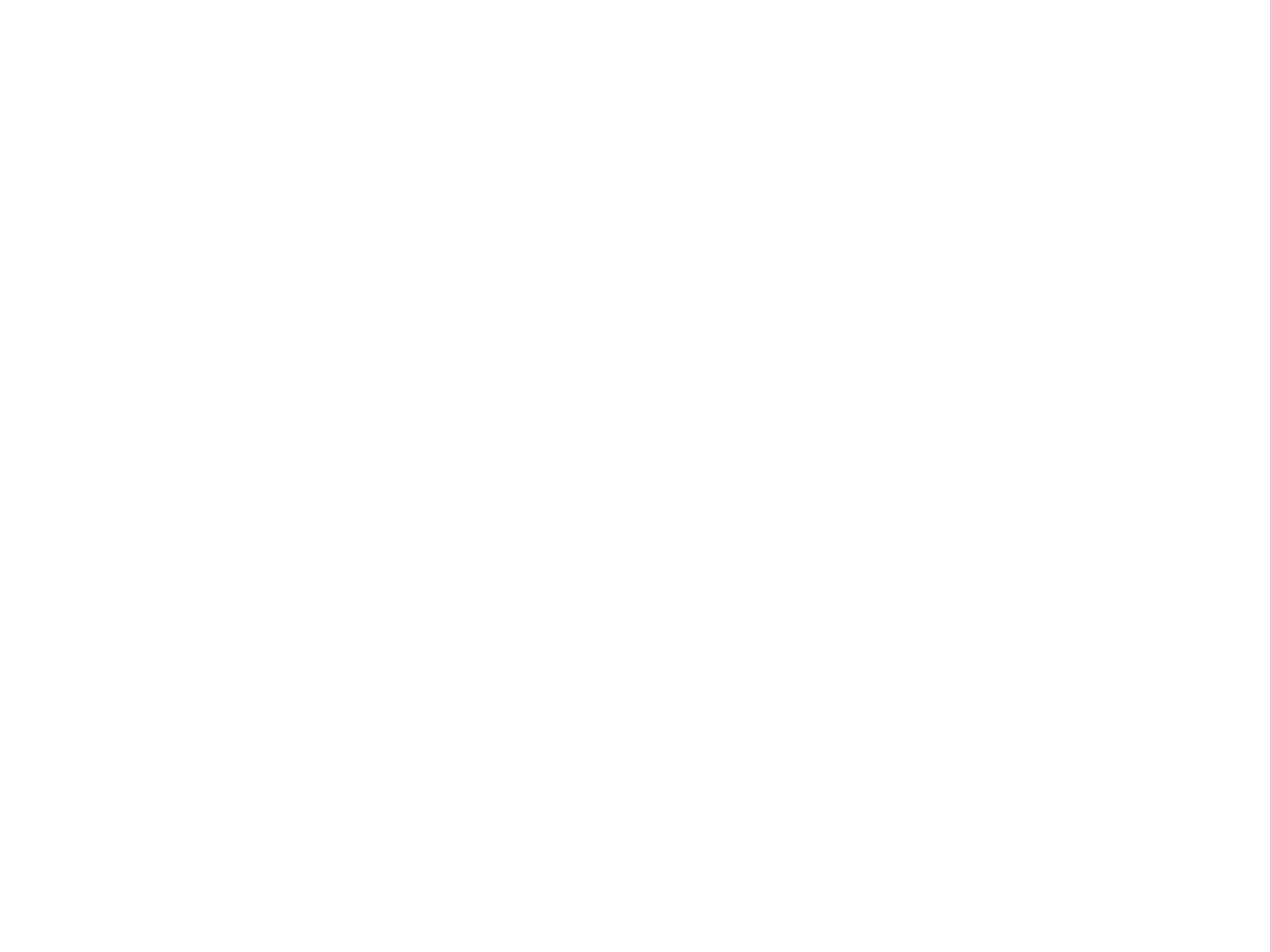### The frame flow on hyperbolic 3-manifolds

Benjamin Küster

joint work with Colin Guillarmou

56th Seminar Sophus Lie

Paderborn, 15 February 2020







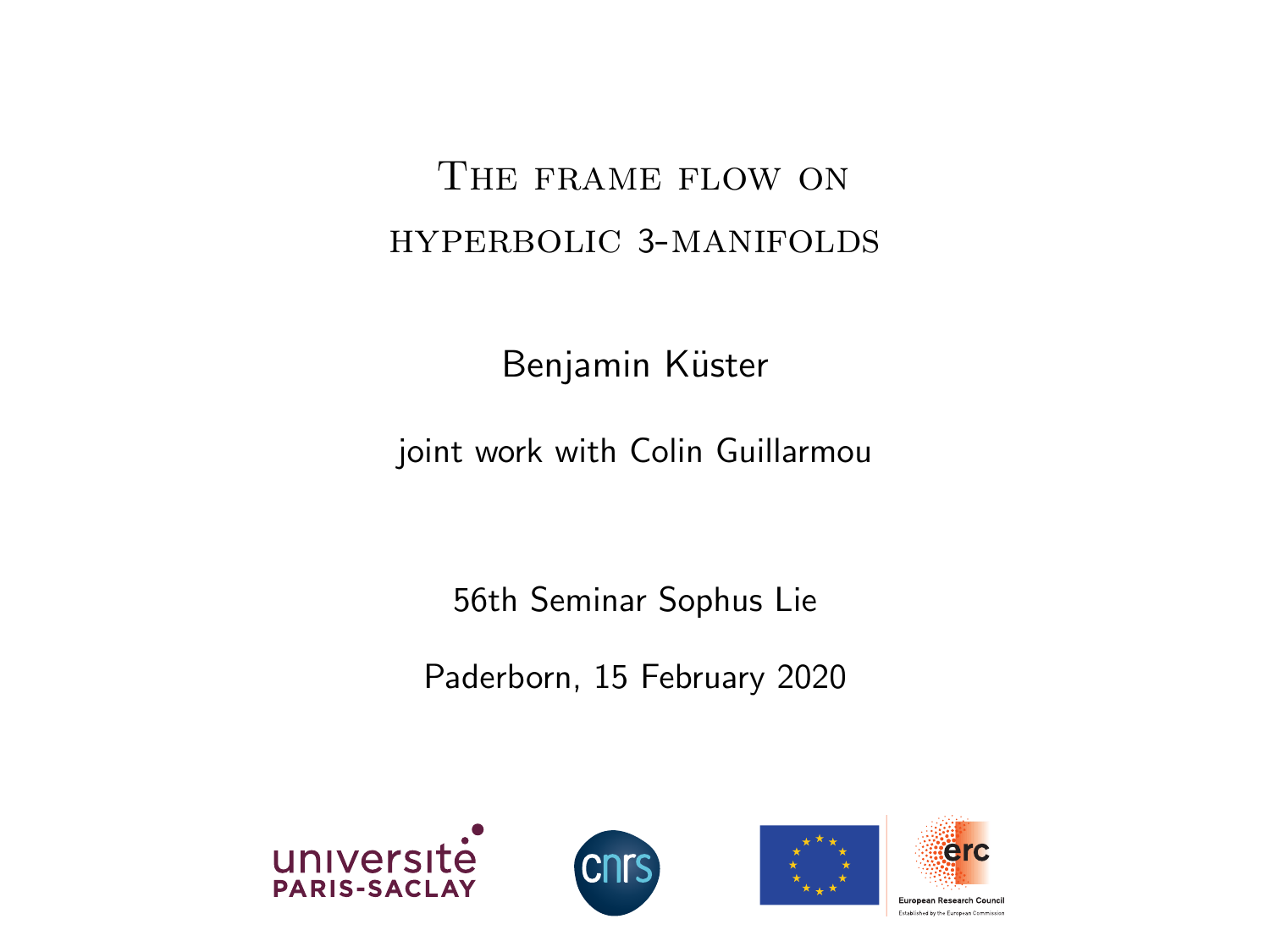## <span id="page-2-0"></span>Classical problem: decay of matrix coefficients

G real semis. Lie group, real rank 1, finite center, connected Γ ⊂ G discrete, torsion-free, cocompact Fix  $G = KAN$  (Iwasawa), Haar measure dg  $\mathcal{Q} := \Gamma \backslash G/K$  Riemannian locally symm. space of rank 1  $X \in \mathfrak{a}^+$ ,  $\|X\| = 1$  (a Lie algebra of A)

[The frame flow](#page-0-0) on  $\Gamma\backslash\mathbb{H}^3$ 

Benjamin Küster

#### [Problem](#page-2-0)

[Frame flow as](#page-2-0) A-action

[Pollicott-Ruelle resonances](#page-10-0)

[Main question](#page-12-0)

### [Result](#page-16-0)

[3D setting](#page-16-0)

[Methods](#page-19-0)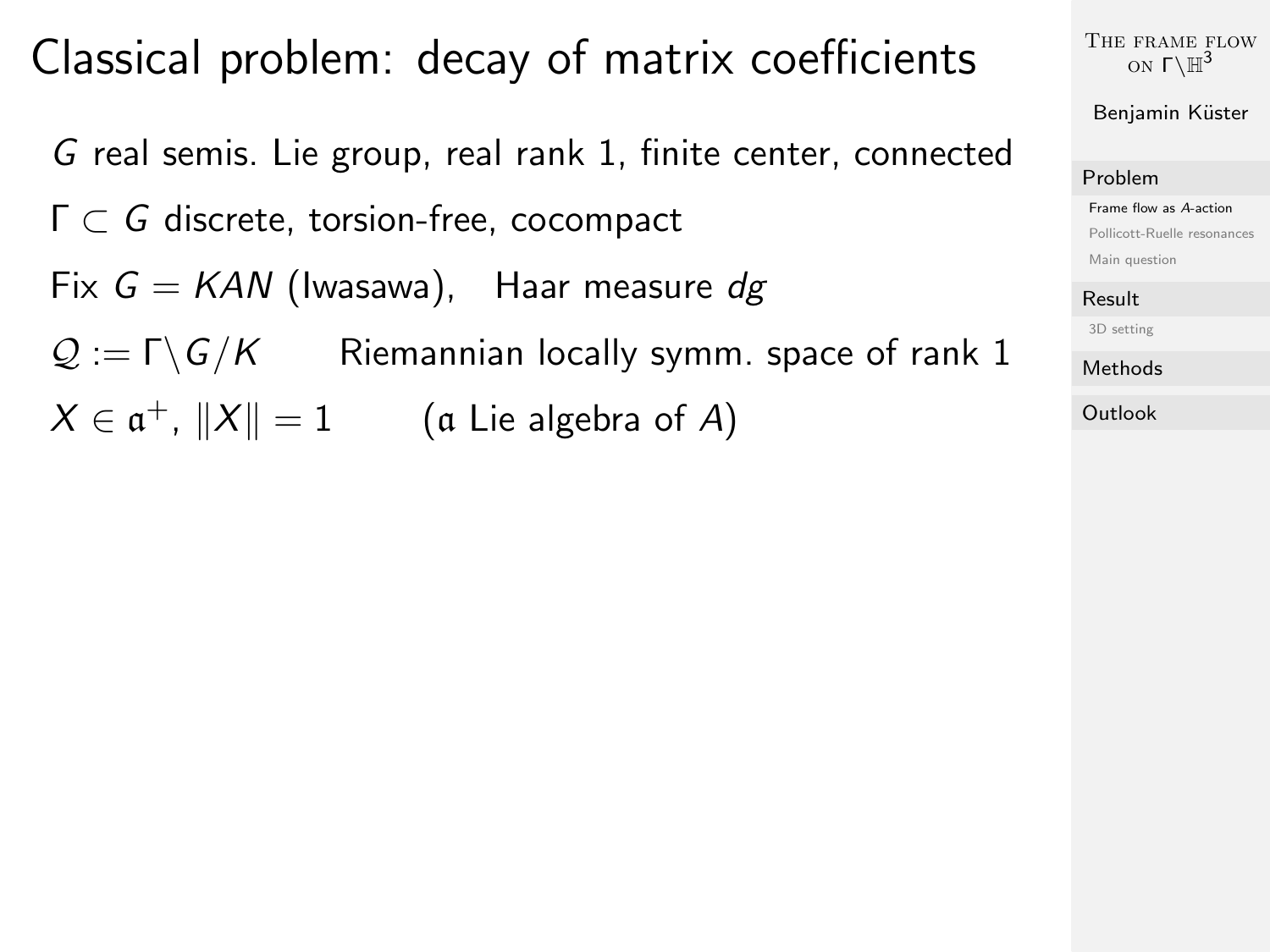### Classical problem: decay of matrix coefficients

G real semis. Lie group, real rank 1, finite center, connected Γ ⊂ G discrete, torsion-free, cocompact Fix  $G = KAN$  (Iwasawa), Haar measure dg  $\mathcal{Q} := \Gamma \backslash G/K$  Riemannian locally symm. space of rank 1  $X \in \mathfrak{a}^+$ ,  $\|X\| = 1$  (a Lie algebra of A) Gelfand-Fomin '52, Harish-Chandra '58:  $\exists \delta > 0$  such that

 $\forall u, v \in C^{\infty}(\Gamma \backslash G)$ , as  $t \to \infty$ :

$$
\int_{\Gamma\setminus G} u(\Gamma g e^{tX})v(\Gamma g)\, dg = \int_{\Gamma\setminus G} u\, dg \int_{\Gamma\setminus G} v\, dg + \mathcal{O}(e^{-\delta|t|})
$$

[The frame flow](#page-0-0) on  $\Gamma\backslash\mathbb{H}^3$ 

Benjamin Küster

#### [Problem](#page-2-0)

[Frame flow as](#page-2-0) A-action

[Pollicott-Ruelle resonances](#page-10-0)

[Main question](#page-12-0)

#### [Result](#page-16-0)

[3D setting](#page-16-0)

[Methods](#page-19-0)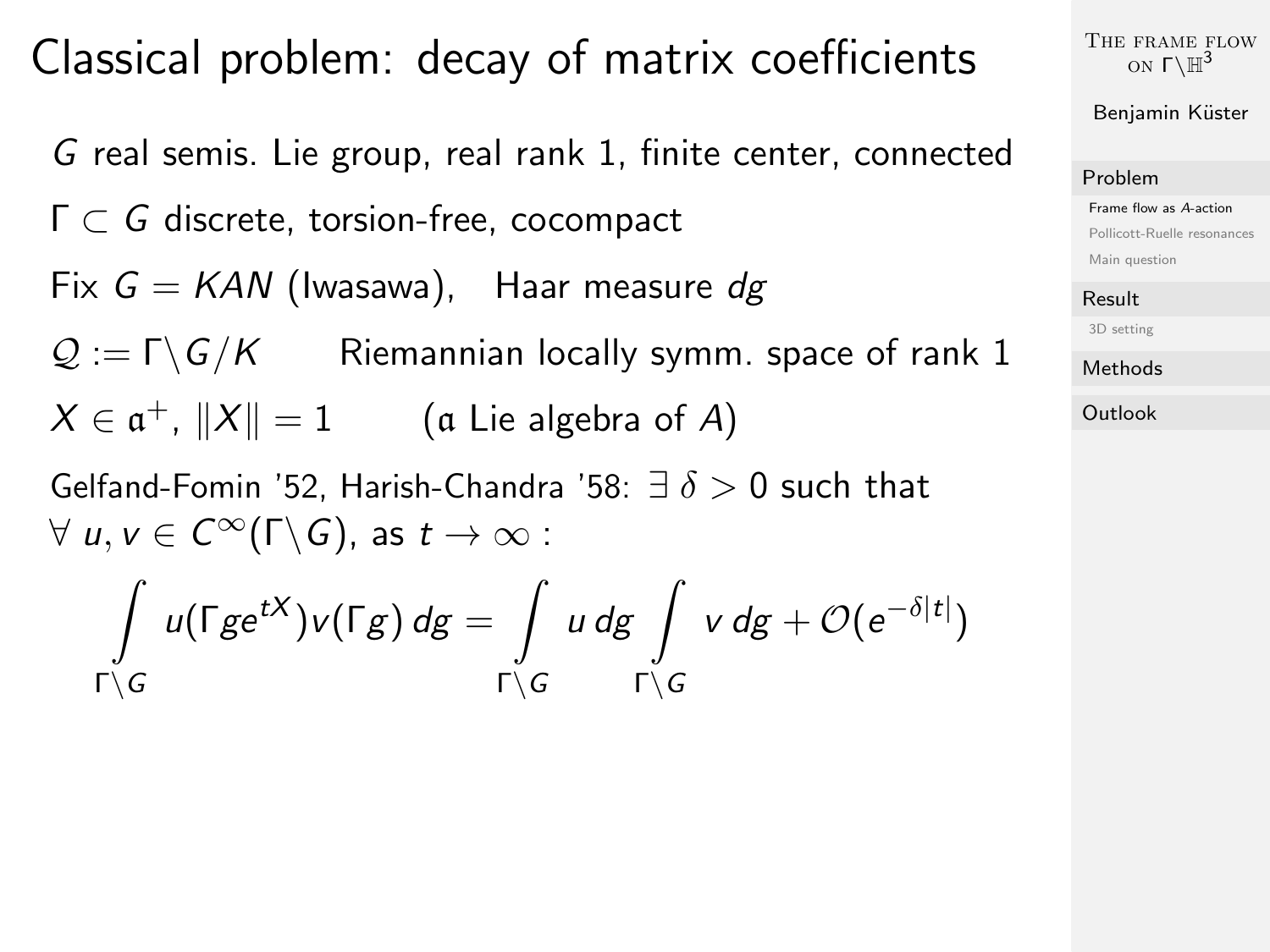## Classical problem: decay of matrix coefficients

G real semis. Lie group, real rank 1, finite center, connected Γ ⊂ G discrete, torsion-free, cocompact Fix  $G = KAN$  (Iwasawa), Haar measure dg  $\mathcal{Q} := \Gamma \backslash G/K$  Riemannian locally symm. space of rank 1  $X \in \mathfrak{a}^+$ ,  $\|X\| = 1$  (a Lie algebra of A) Gelfand-Fomin '52, Harish-Chandra '58:  $\exists \delta > 0$  such that

 $\forall u, v \in C^{\infty}(\Gamma \backslash G)$ , as  $t \to \infty$ :

$$
\int\limits_{\Gamma\setminus G} u(\Gamma ge^{tX})v(\Gamma g)\, dg=\int\limits_{\Gamma\setminus G} u\, dg \int\limits_{\Gamma\setminus G} v\, dg +{\mathcal O}(e^{-\delta|t|})
$$

 $\Gamma \backslash G$  is the frame bundle of Q, the right A-action is the frame flow, it is exponentially mixing w.r.t.  $dg$ 

Goal: re-prove/study this using general microlocal methods

[The frame flow](#page-0-0) on  $\Gamma\backslash\mathbb{H}^3$ 

Benjamin Küster

### [Problem](#page-2-0)

[Frame flow as](#page-2-0) A-action

[Pollicott-Ruelle resonances](#page-10-0)

[Main question](#page-12-0)

### [Result](#page-16-0)

[3D setting](#page-16-0)

[Methods](#page-19-0)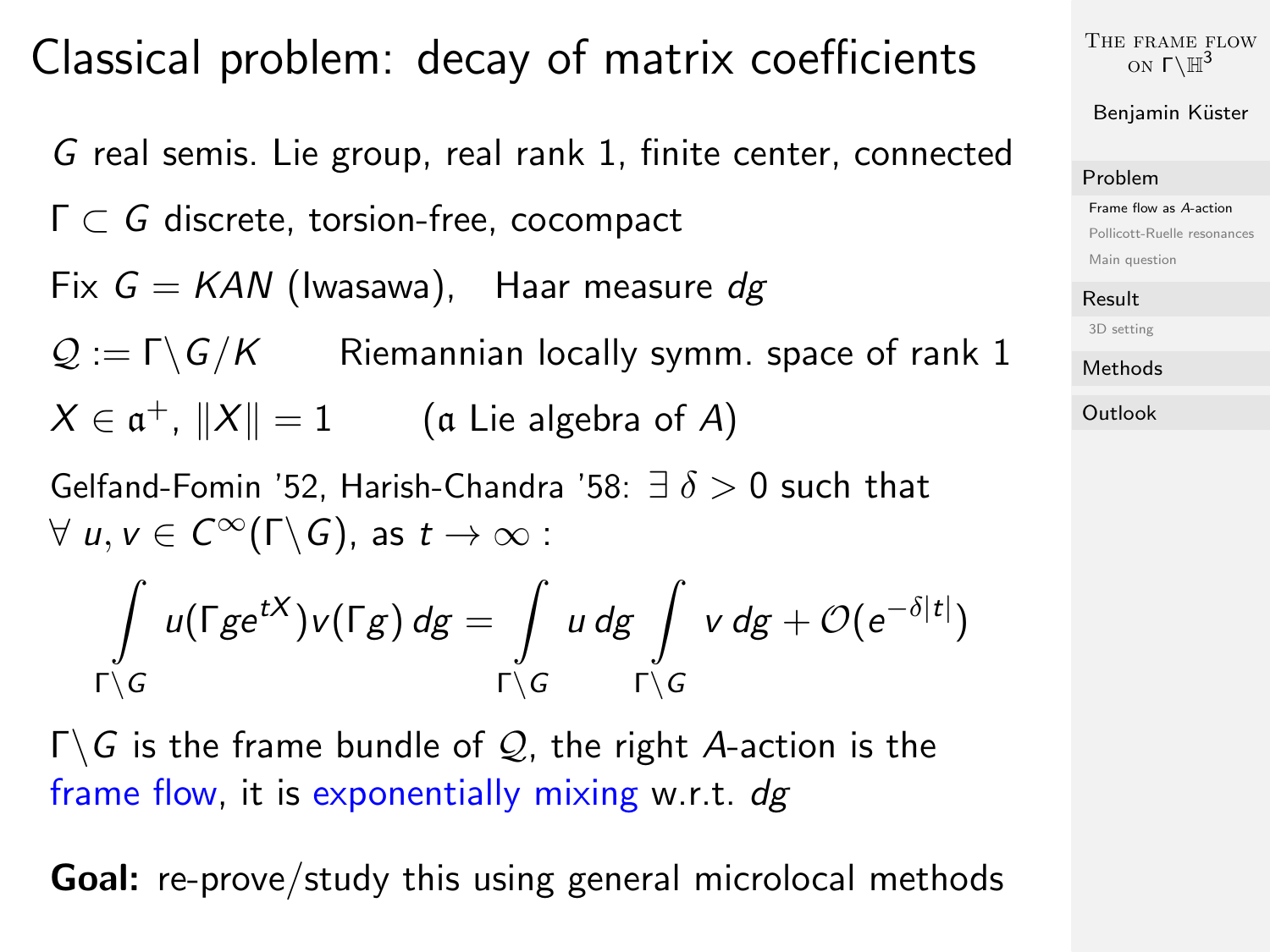# The analytic approach

 $X:\,C^\infty(\Gamma\backslash G)\stackrel{\cdot}{\,}\quad\text{fundamental vector field of}\,\,X\in\mathfrak{a}^+$ 

[The frame flow](#page-0-0) on  $\Gamma\backslash\mathbb{H}^3$ 

Benjamin Küster

### [Problem](#page-2-0)

#### [Frame flow as](#page-2-0) A-action

[Pollicott-Ruelle resonances](#page-10-0)

[Main question](#page-12-0)

#### [Result](#page-16-0)

[3D setting](#page-16-0)

[Methods](#page-19-0)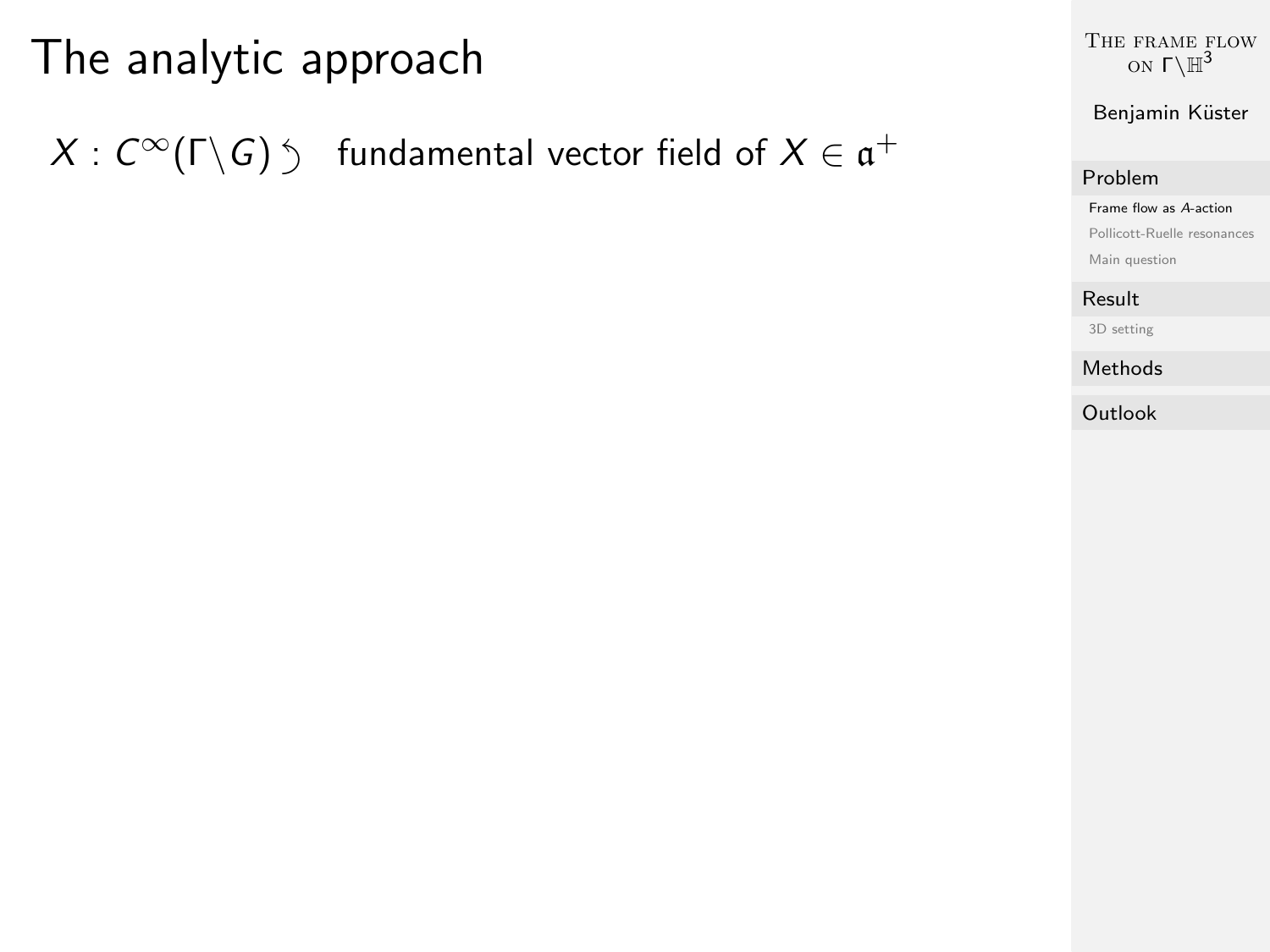## The analytic approach

 $X:\,C^\infty(\Gamma\backslash G)\stackrel{\cdot}{\,}\quad\text{fundamental vector field of}\,\,X\in\mathfrak{a}^+$ For  $\lambda \in \mathbb{C}$ ,  $\text{Re }\lambda > 0$ , have holomorphic resolvent

$$
R(\lambda) = (X + \lambda)^{-1} : L^2(\Gamma \backslash G) \supset
$$

$$
R(\lambda)(f)(\Gamma g) := \int_0^\infty e^{-\lambda t} f(\Gamma g e^{-tX}) dt
$$

[The frame flow](#page-0-0) on  $\Gamma\backslash\mathbb{H}^3$ 

Benjamin Küster

### [Problem](#page-2-0)

[Frame flow as](#page-2-0) A-action

[Pollicott-Ruelle resonances](#page-10-0)

[Main question](#page-12-0)

#### [Result](#page-16-0)

[3D setting](#page-16-0)

[Methods](#page-19-0)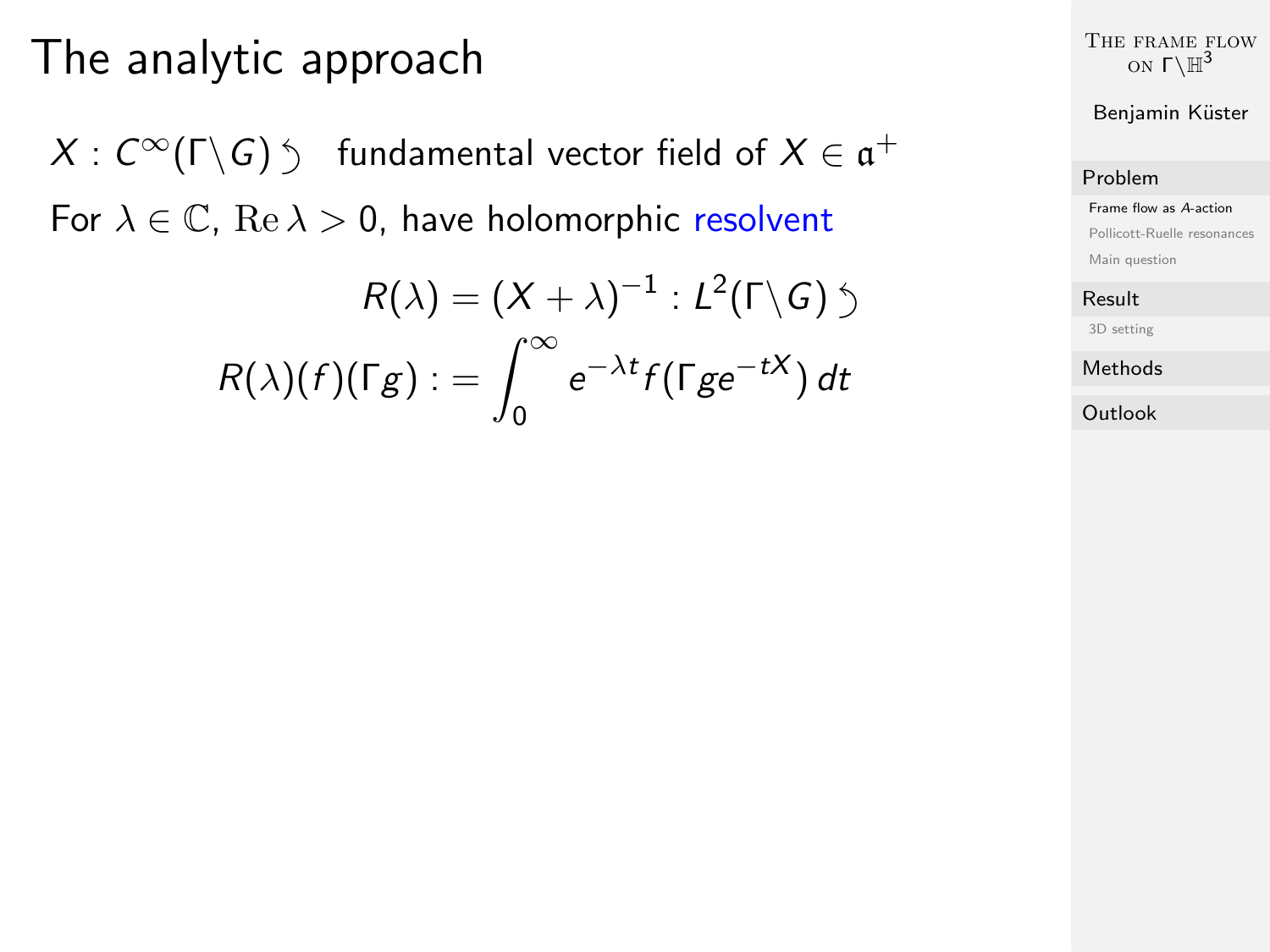## The analytic approach

 $X:\,C^\infty(\Gamma\backslash G)\stackrel{\cdot}{\,}\quad\text{fundamental vector field of}\,\,X\in\mathfrak{a}^+$ For  $\lambda \in \mathbb{C}$ ,  $\text{Re }\lambda > 0$ , have holomorphic resolvent

$$
R(\lambda) = (X + \lambda)^{-1} : L^2(\Gamma \backslash G) \supset
$$

$$
R(\lambda)(f)(\Gamma g) := \int_0^\infty e^{-\lambda t} f(\Gamma g e^{-tX}) dt
$$

If  $R(\lambda) : C^{\infty}(\Gamma \backslash G) \rightarrow \mathcal{D}'(\Gamma \backslash G)$ extends holomorphically to

$$
\{\operatorname{Re}\lambda > -\delta - \varepsilon\} \setminus \{0\},\
$$



[The frame flow](#page-0-0) on  $\Gamma\backslash\mathbb{H}^3$ 

Benjamin Küster

### [Problem](#page-2-0)

[Frame flow as](#page-2-0) A-action

[Pollicott-Ruelle resonances](#page-10-0)

[Main question](#page-12-0)

### [Result](#page-16-0)

[3D setting](#page-16-0)

[Methods](#page-19-0)

**[Outlook](#page-24-0)** 

the frame flow is exponentially mixing w.r.t.  $dg$ :

$$
\int_{\Gamma\setminus G} u(\Gamma g e^{tX})v(\Gamma g)\, dg = \int_{\Gamma\setminus G} u\, dg \int_{\Gamma\setminus G} v\, dg + \mathcal{O}(e^{-\delta|t|})
$$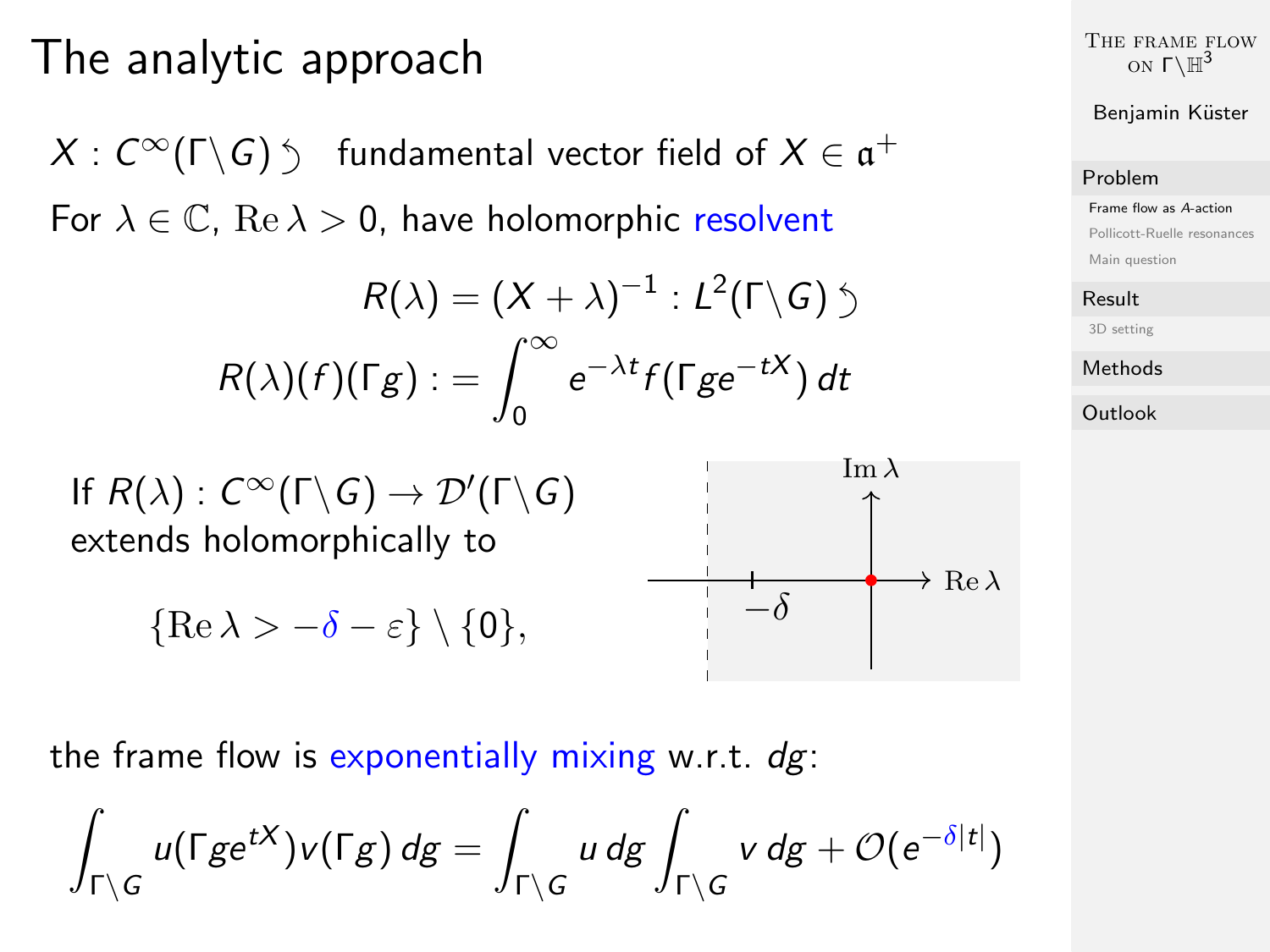### Decomposition into irreducible M-modules

$$
M := Z_K(A) \subset K, \quad [X, m] = 0 \quad (m \text{ Lie algebra of } M)
$$
  

$$
(\Gamma \setminus G) = \bigoplus_{(\varrho, V_{\varrho}) \text{ irred.}} L^2_{\varrho}(\Gamma \setminus G) \cong \bigoplus_{\varrho} L^2(\Gamma \setminus G / M; \mathcal{V}_{\varrho})
$$
  
*M*-mod.

$$
\mathcal{V}_\varrho:=\Gamma\backslash G\times_\varrho V_\varrho
$$

 $L^2$ 

$$
X=\sum_{\varrho}X_{\varrho},\qquad X_{\varrho}:C^{\infty}(\Gamma\backslash G/M;{\mathcal V}_{\varrho})\circlearrowleft
$$

[The frame flow](#page-0-0) on  $\Gamma\backslash\mathbb{H}^3$ 

### Benjamin Küster

### [Problem](#page-2-0)

[Frame flow as](#page-2-0) A-action

[Pollicott-Ruelle resonances](#page-10-0)

[Main question](#page-12-0)

### [Result](#page-16-0)

[3D setting](#page-16-0)

### [Methods](#page-19-0)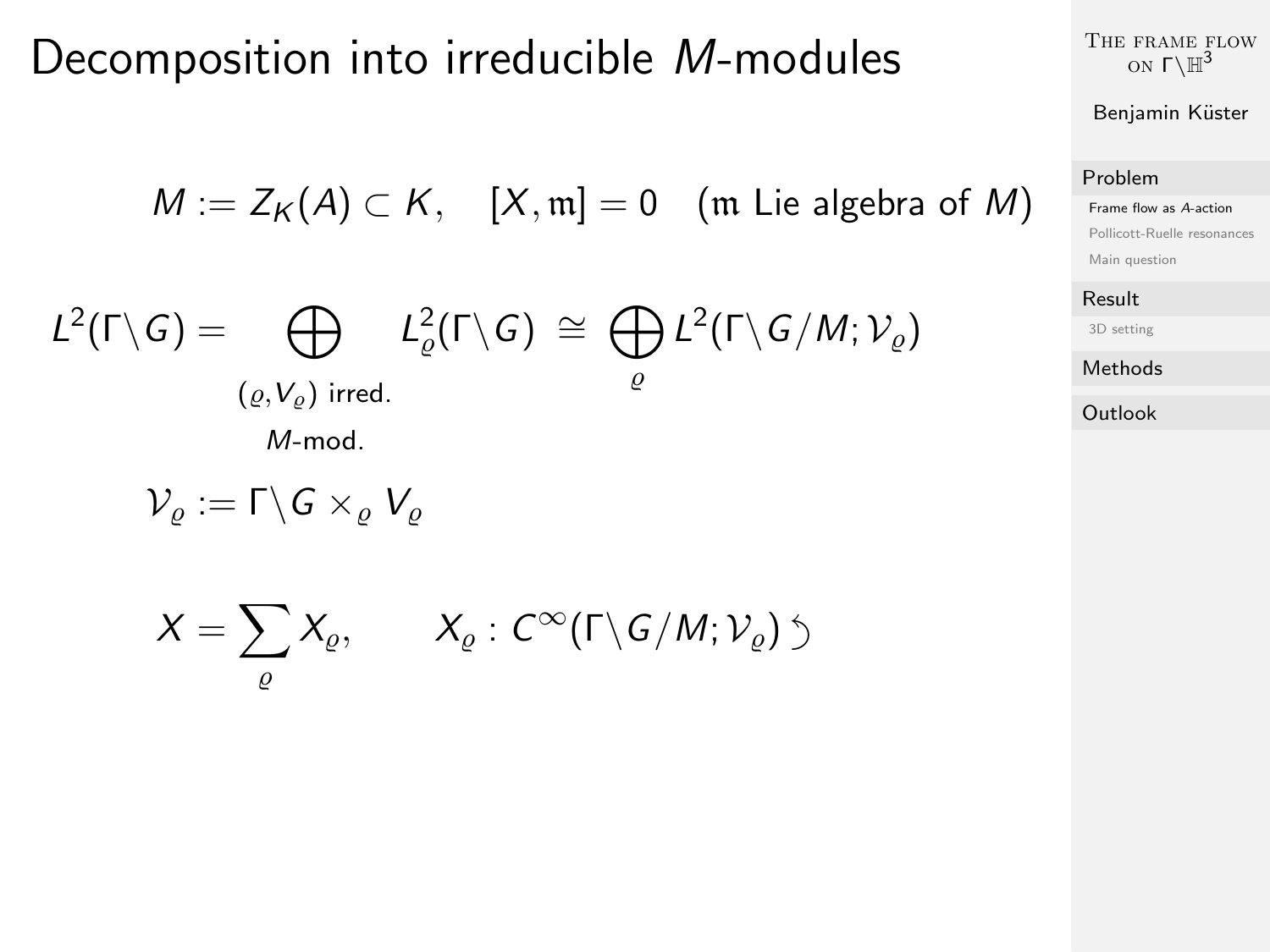### Decomposition into irreducible M-modules

$$
M := Z_K(A) \subset K, \quad [X, m] = 0 \quad (\text{m Lie algebra of } M)
$$
  

$$
L^2(\Gamma \setminus G) = \bigoplus_{(\varrho, V_{\varrho}) \text{ irred.}} L^2_{\varrho}(\Gamma \setminus G) \cong \bigoplus_{\varrho} L^2(\Gamma \setminus G / M; \mathcal{V}_{\varrho})
$$
  

$$
\mathcal{V}_{\varrho} := \Gamma \setminus G \times_{\varrho} V_{\varrho}
$$

$$
X=\sum_{\varrho}X_{\varrho},\qquad X_{\varrho}:C^{\infty}(\Gamma\backslash G/M;{\mathcal V}_{\varrho})\circlearrowleft
$$

For  $\text{Re }\lambda > 0$ , have holomorphic resolvents

$$
R_{\varrho}(\lambda) := R(\lambda)|_{L^2_{\varrho}(\Gamma \setminus G)} = (X_{\varrho} + \lambda)^{-1} : L^2(\Gamma \setminus G/M; \mathcal{V}_{\varrho}) \supset
$$

[The frame flow](#page-0-0) on  $\Gamma\backslash\mathbb{H}^3$ 

### Benjamin Küster

### [Problem](#page-2-0)

[Frame flow as](#page-2-0) A-action

[Pollicott-Ruelle resonances](#page-10-0)

[Main question](#page-12-0)

#### [Result](#page-16-0)

[3D setting](#page-16-0)

### [Methods](#page-19-0)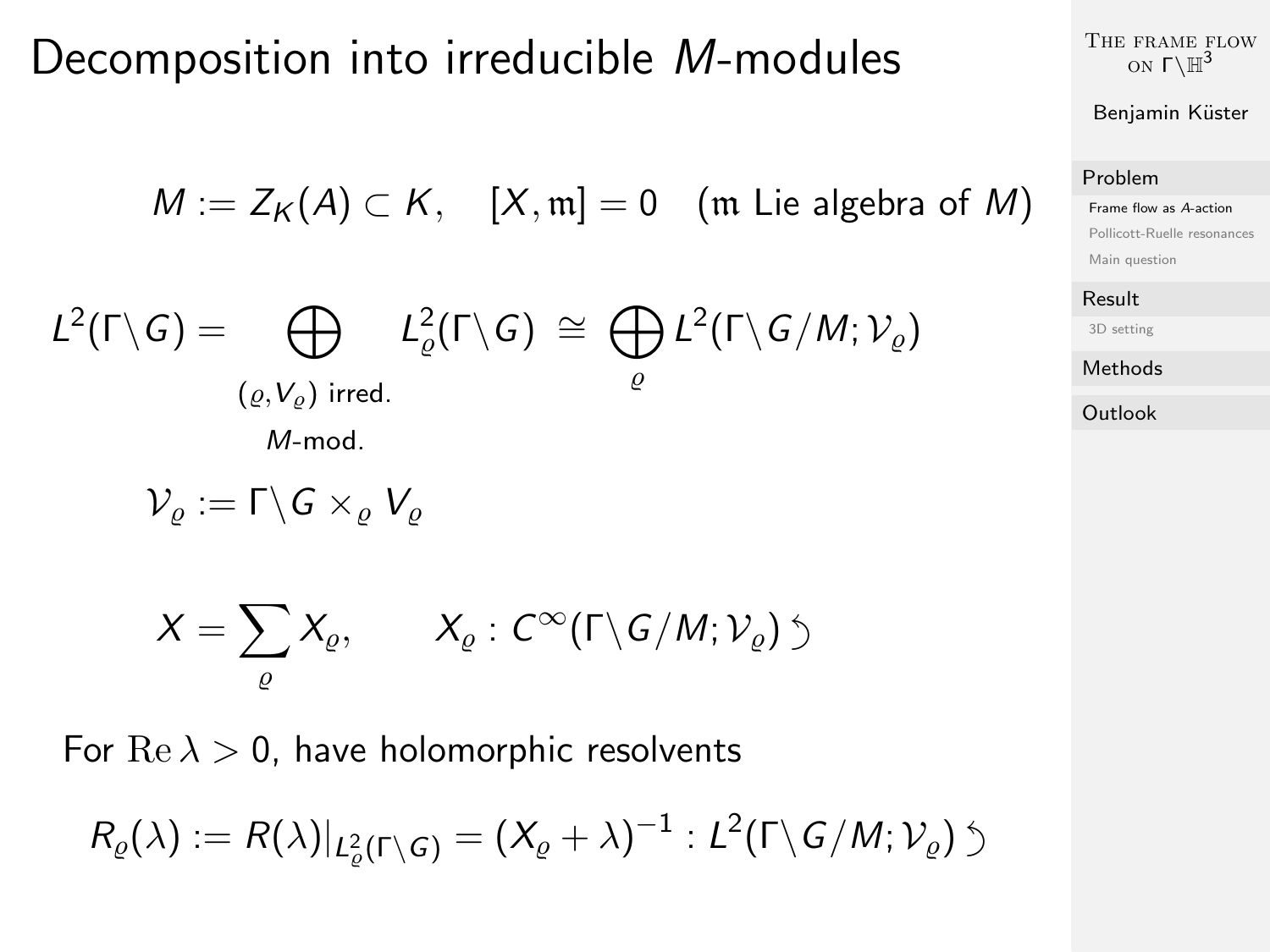## <span id="page-10-0"></span>Pollicott-Ruelle resonances

 $X=\sum_{\varrho}X_{\varrho},\;\;$  geodesic flow on  $\mathcal{SQ}=\mathsf{\Gamma}\backslash\mathsf{G}/M$  is hyperbolic Liverani '04, Faure-Sjöstrand '11, Dyatlov-Guillarmou '16: Each  $R_{\varrho}(\lambda) = (X_{\varrho} + \lambda)^{-1} : C^{\infty} (S \mathcal{Q}; \mathcal{V}_{\varrho}) \to \mathcal{D}' (S \mathcal{Q}; \mathcal{V}_{\varrho})$ extends meromorphically from  ${Re \lambda > 0}$  to  $\mathbb C$ 

The poles of  $R_o(\lambda)$  are called Pollicott-Ruelle resonances

[The frame flow](#page-0-0) on  $\Gamma\backslash\mathbb{H}^3$ 

Benjamin Küster

### [Problem](#page-2-0)

[Frame flow as](#page-2-0) A-action

[Pollicott-Ruelle resonances](#page-10-0)

[Main question](#page-12-0)

#### [Result](#page-16-0)

[3D setting](#page-16-0)

[Methods](#page-19-0)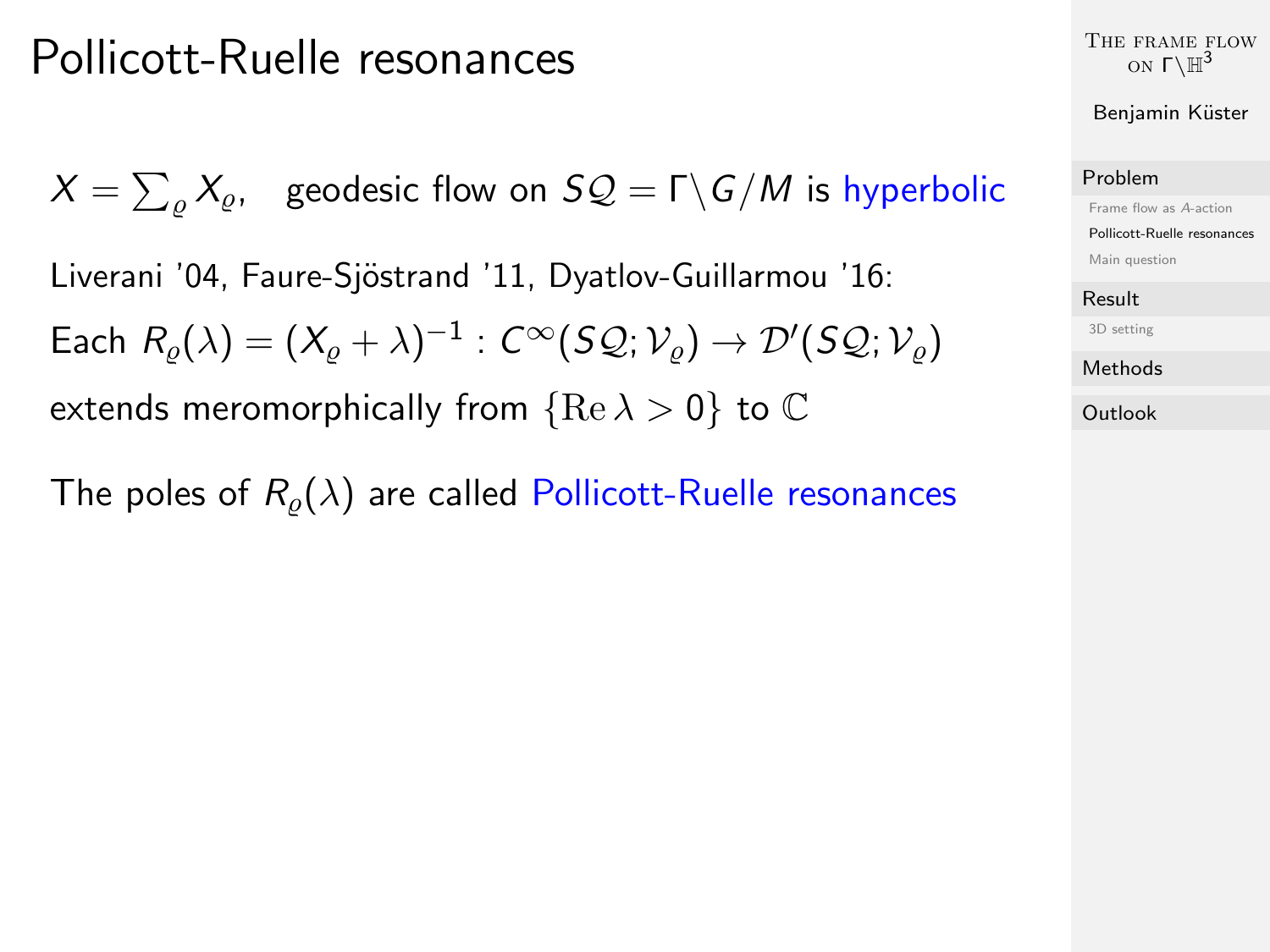## Pollicott-Ruelle resonances

 $X=\sum_{\varrho}X_{\varrho},\;\;$  geodesic flow on  $\mathcal{SQ}=\mathsf{\Gamma}\backslash\mathsf{G}/M$  is hyperbolic Liverani '04, Faure-Sjöstrand '11, Dyatlov-Guillarmou '16: Each  $R_{\varrho}(\lambda) = (X_{\varrho} + \lambda)^{-1} : C^{\infty} (S \mathcal{Q}; \mathcal{V}_{\varrho}) \to \mathcal{D}' (S \mathcal{Q}; \mathcal{V}_{\varrho})$ extends meromorphically from  ${Re \lambda > 0}$  to  $\mathbb C$ 

The poles of  $R_o(\lambda)$  are called Pollicott-Ruelle resonances

Quantum-classical correspondence (Dyatlov-Faure-Guillarmou '14, Weich-K. '18)

Relations to the topology of  $Q$  (Guillarmou-Hilgert-Weich '16, Dang-Rivière '17, Dyatlov-Zworski '17, Weich-K. '19)

Important tools: vector-valued Poisson transforms

[The frame flow](#page-0-0) on  $\Gamma\backslash\mathbb{H}^3$ 

Benjamin Küster

### [Problem](#page-2-0)

[Frame flow as](#page-2-0) A-action

[Pollicott-Ruelle resonances](#page-10-0)

[Main question](#page-12-0)

### [Result](#page-16-0)

[3D setting](#page-16-0)

[Methods](#page-19-0)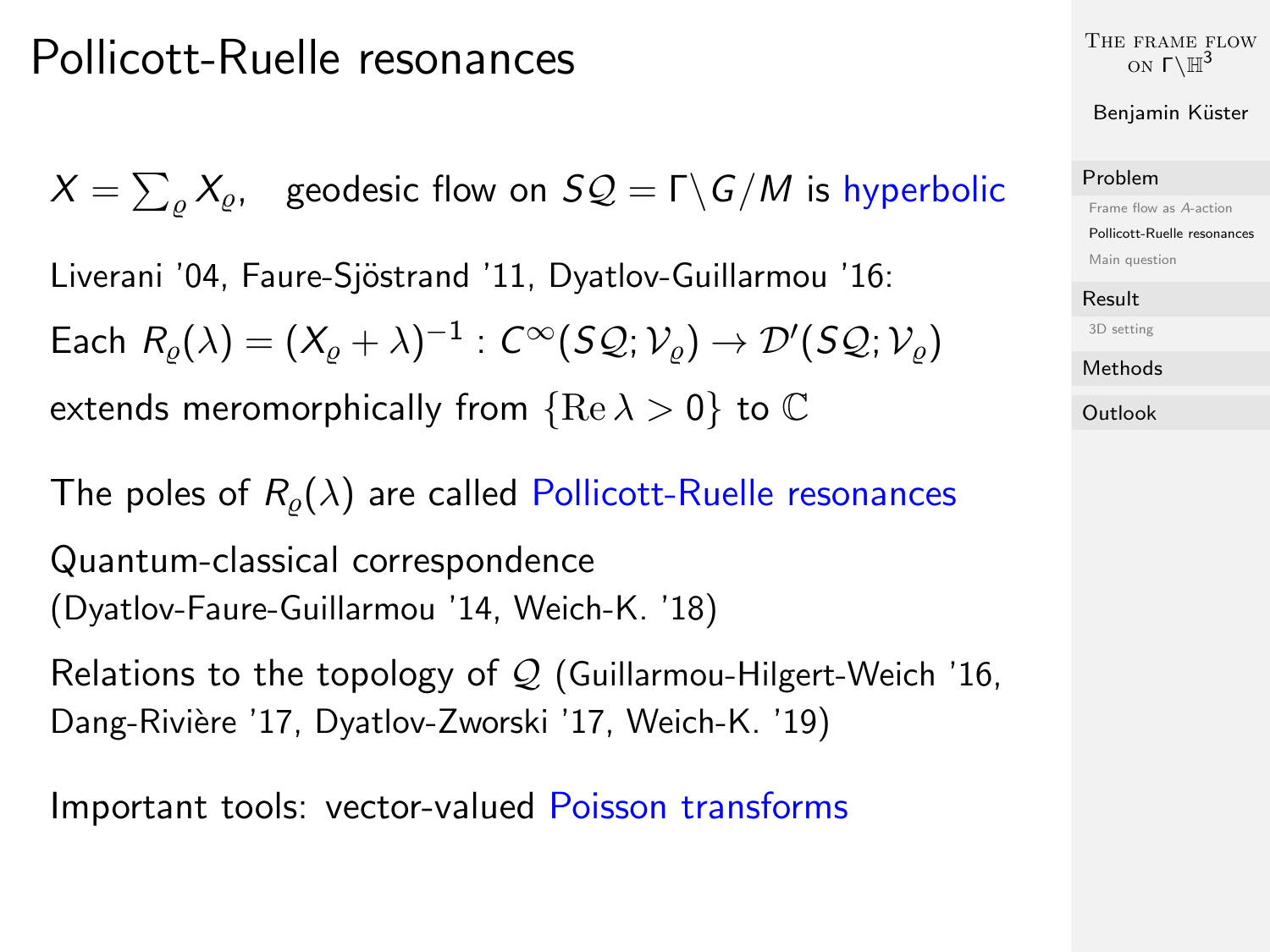<span id="page-12-0"></span>For  $\text{Re }\lambda > 0$ 

$$
R(\lambda)=\sum_{\varrho}R_{\varrho}(\lambda):L^2(\Gamma\backslash G)\circ
$$

[The frame flow](#page-0-0) on  $\Gamma\backslash\mathbb{H}^3$ 

Benjamin Küster

### [Problem](#page-2-0)

[Frame flow as](#page-2-0) A-action

[Pollicott-Ruelle resonances](#page-10-0)

[Main question](#page-12-0)

### [Result](#page-16-0)

[3D setting](#page-16-0)

[Methods](#page-19-0)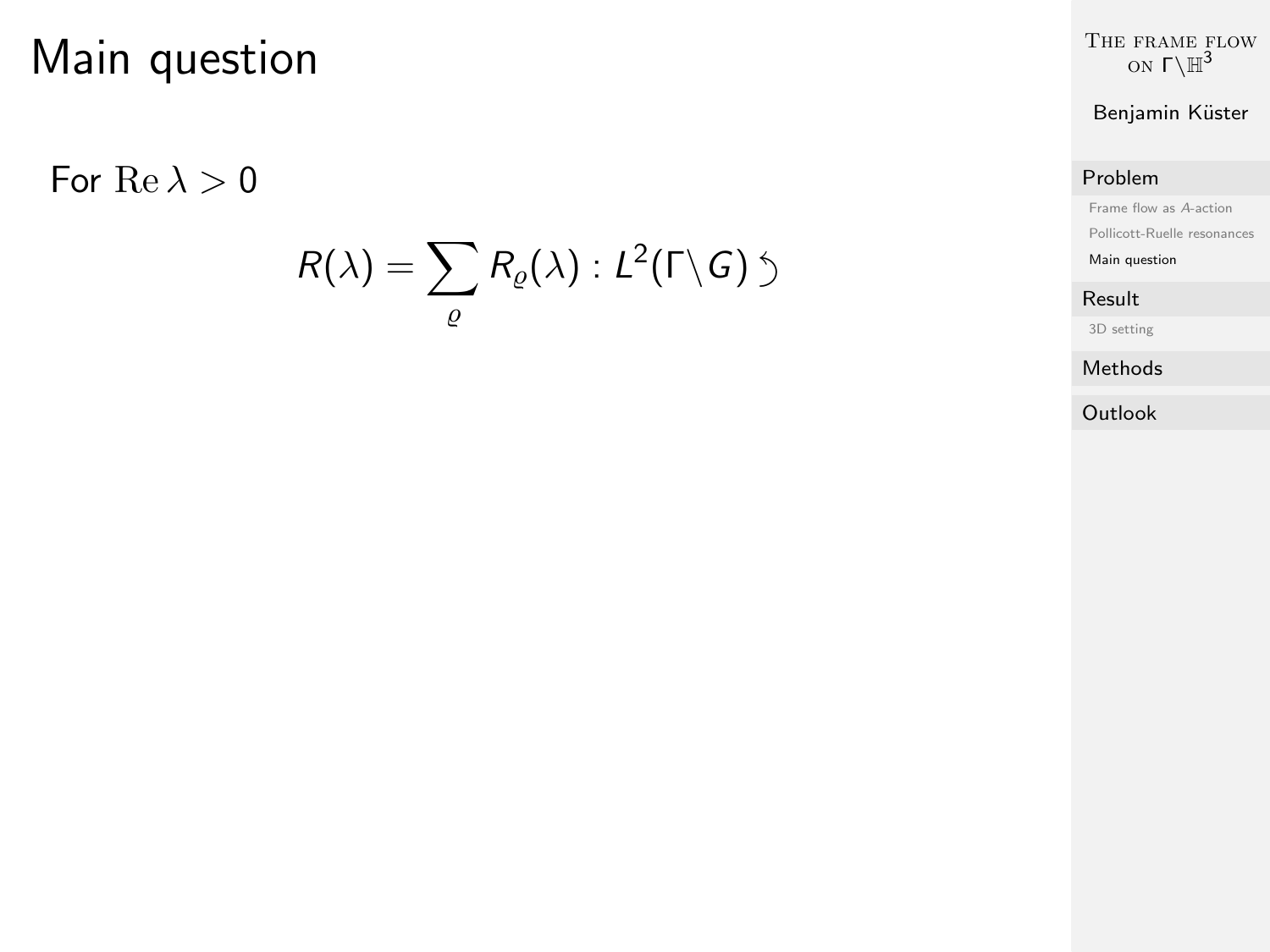For  $Re \lambda > 0$ 

$$
R(\lambda)=\sum_{\varrho}R_{\varrho}(\lambda):L^2(\Gamma\backslash G)\circlearrowleft
$$

[The frame flow](#page-0-0) on  $\Gamma\backslash\mathbb{H}^3$ 

### Benjamin Küster

### [Problem](#page-2-0)

[Frame flow as](#page-2-0) A-action

[Pollicott-Ruelle resonances](#page-10-0)

[Main question](#page-12-0)

#### [Result](#page-16-0)

[3D setting](#page-16-0)

[Methods](#page-19-0)

**[Outlook](#page-24-0)** 

 $\mathsf{Each}\,\, R_\varrho(\lambda) : C^\infty(\Gamma\backslash\mathsf{G}/\mathsf{M};\mathcal{V}_\varrho)\rightarrow \mathcal{D}'(\Gamma\backslash\mathsf{G}/\mathsf{M};\mathcal{V}_\varrho)$ extends meromorphically to C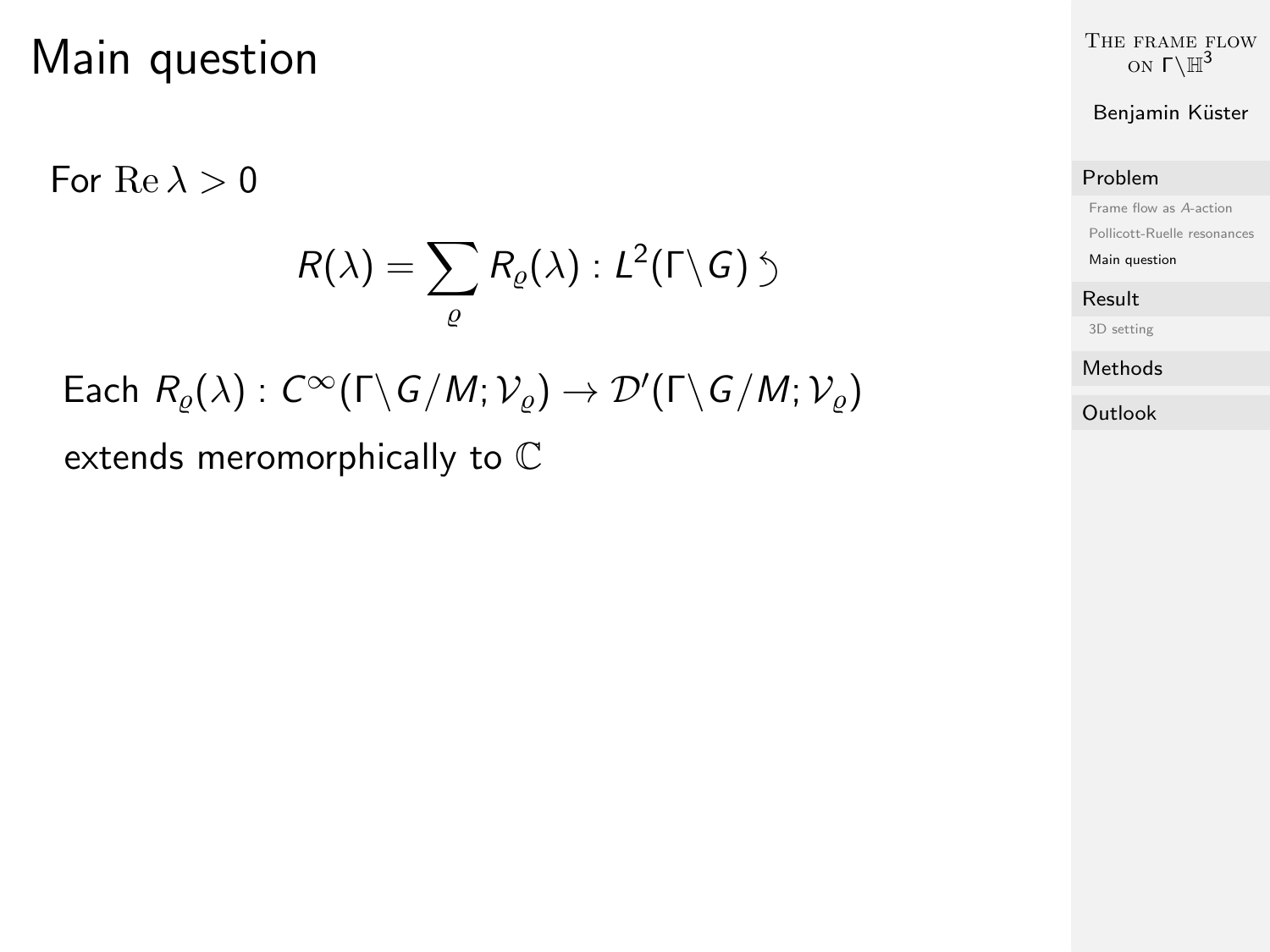For  $Re \lambda > 0$ 

$$
R(\lambda)=\sum_{\varrho}R_{\varrho}(\lambda):L^2(\Gamma\backslash G)\circlearrowleft
$$

[The frame flow](#page-0-0) on  $\Gamma\backslash\mathbb{H}^3$ 

### Benjamin Küster

### [Problem](#page-2-0)

[Frame flow as](#page-2-0) A-action

[Pollicott-Ruelle resonances](#page-10-0)

[Main question](#page-12-0)

### [Result](#page-16-0)

[3D setting](#page-16-0)

[Methods](#page-19-0)

**[Outlook](#page-24-0)** 

Each 
$$
R_{\varrho}(\lambda)
$$
:  $C^{\infty}(\Gamma \backslash G/M; \mathcal{V}_{\varrho}) \to \mathcal{D}'(\Gamma \backslash G/M; \mathcal{V}_{\varrho})$   
extends meromorphically to  $\mathbb{C}$ 

**Q:** Does  $R(\lambda)$  :  $C^{\infty}(\Gamma \backslash G) \rightarrow \mathcal{D}'(\Gamma \backslash G)$  extend meromorphically beyond  ${Re \lambda > 0}$ ?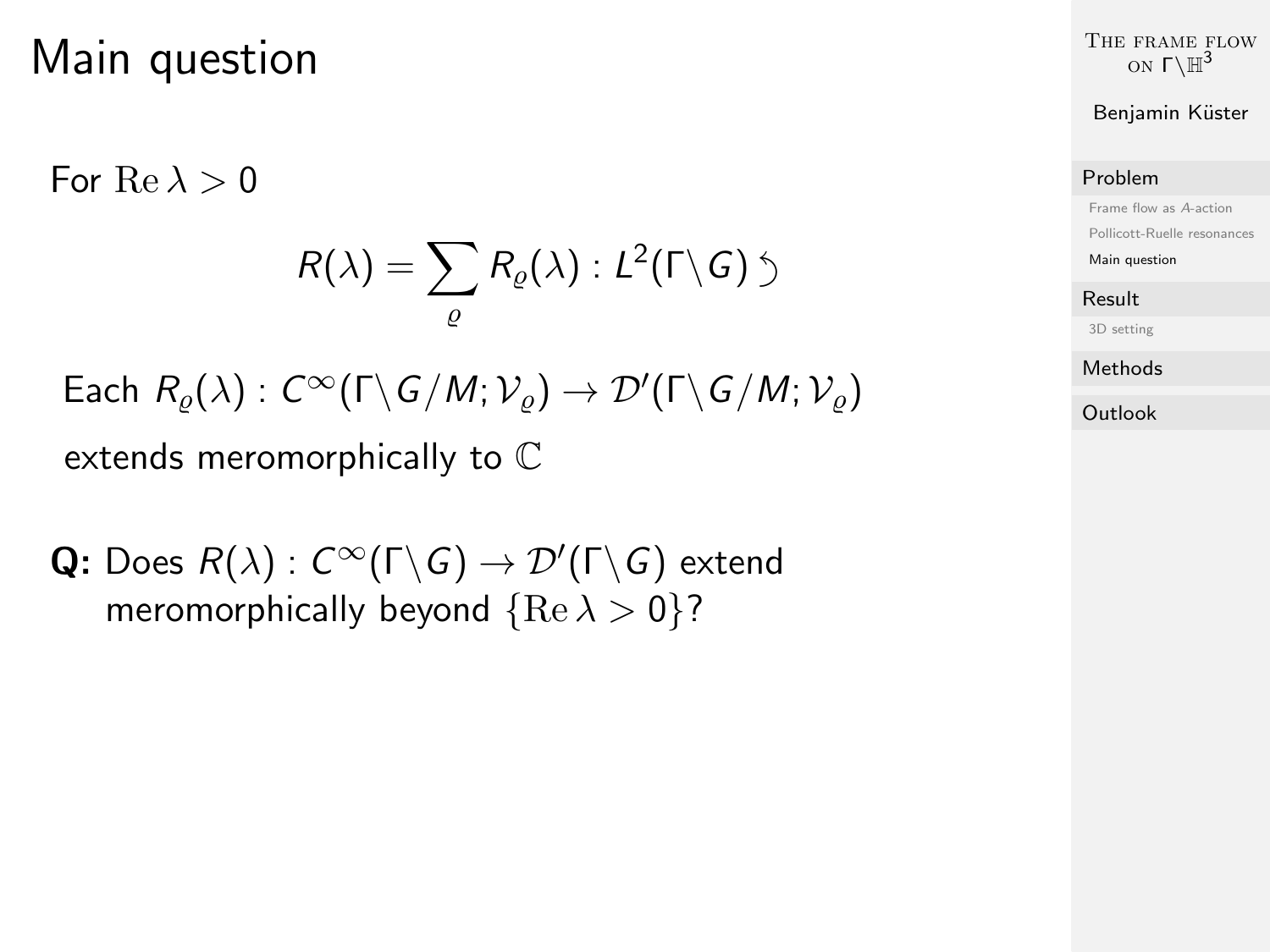For  $Re \lambda > 0$ 

$$
R(\lambda)=\sum_{\varrho}R_{\varrho}(\lambda):L^2(\Gamma\backslash G)\circlearrowleft
$$

[The frame flow](#page-0-0) on  $\Gamma\backslash\mathbb{H}^3$ 

Benjamin Küster

### [Problem](#page-2-0)

[Frame flow as](#page-2-0) A-action

[Pollicott-Ruelle resonances](#page-10-0)

[Main question](#page-12-0)

### [Result](#page-16-0)

[3D setting](#page-16-0)

[Methods](#page-19-0)

**[Outlook](#page-24-0)** 

 $\mathsf{Each}\,\, R_\varrho(\lambda) : C^\infty(\Gamma\backslash\mathsf{G}/\mathsf{M};\mathcal{V}_\varrho)\rightarrow \mathcal{D}'(\Gamma\backslash\mathsf{G}/\mathsf{M};\mathcal{V}_\varrho)$ extends meromorphically to C

**Q:** Does  $R(\lambda)$  :  $C^{\infty}(\Gamma \backslash G) \rightarrow \mathcal{D}'(\Gamma \backslash G)$  extend meromorphically beyond  ${Re \lambda > 0}$ ?

Obstructions: 1) Accumulating/infinitely repeated poles 2) Convergence of the infinite sum  $\sum_\varrho R_\varrho(\lambda)$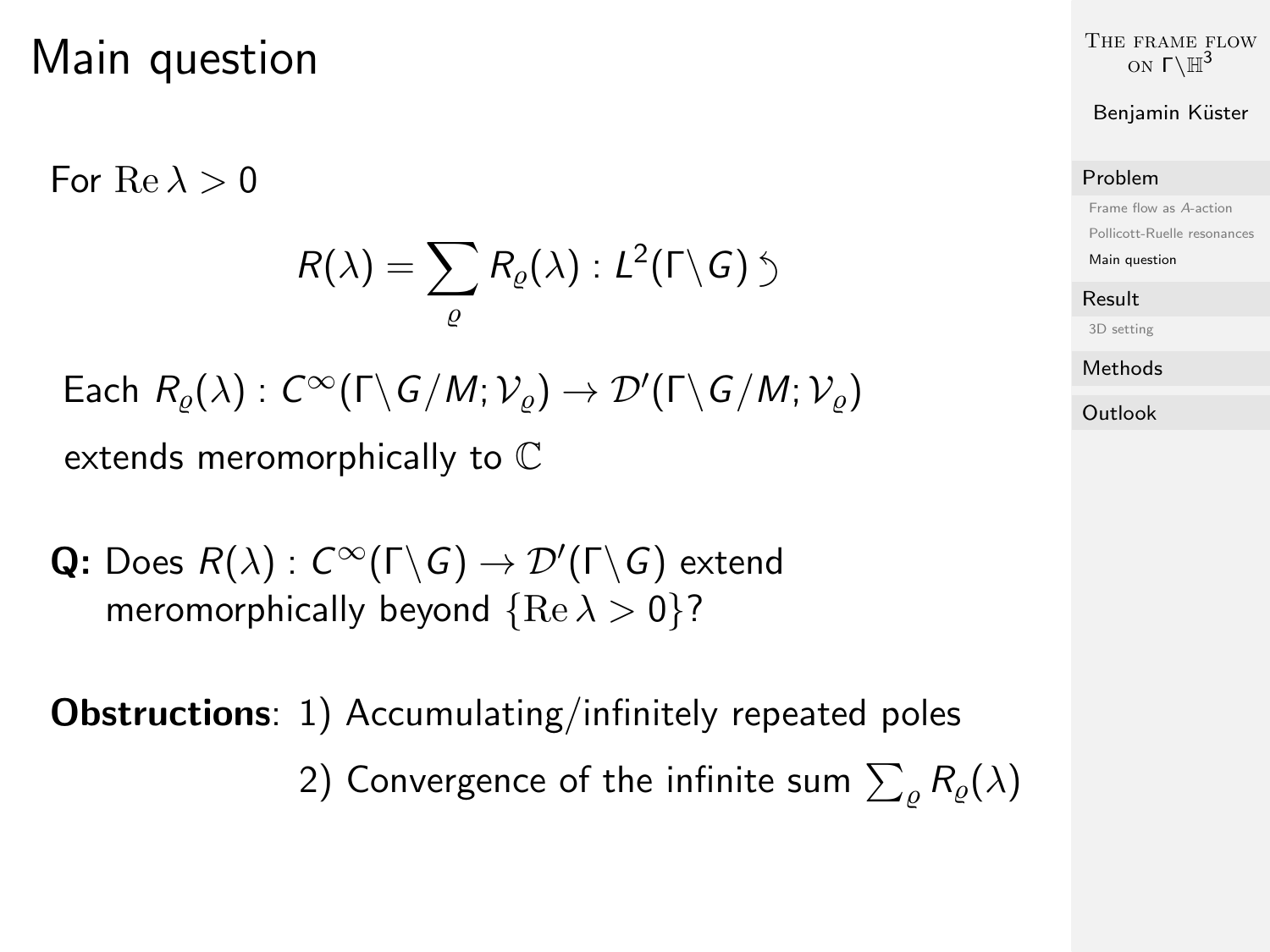<span id="page-16-0"></span>The case  $\mathcal{Q} = \Gamma \backslash \mathbb{H}^3$ 

$$
G = \text{PSO}(1,3), K = \text{SO}(3), M = \text{SO}(2) = S^1
$$

$$
\mathbb{Z} \cong \widehat{M} = \{ \varrho_n \}_{n \in \mathbb{Z}}, \qquad \varrho_n(z) := z^n, \quad z \in S^1
$$

 $\mathcal{L}^n := \mathcal{V}_{\varrho_n} = G \times_{\varrho_n} \mathbb{C}, n \in \mathbb{Z}$  line bundle

[The frame flow](#page-0-0) on  $\Gamma\backslash\mathbb{H}^3$ 

### Benjamin Küster

### [Problem](#page-2-0)

[Frame flow as](#page-2-0) A-action [Pollicott-Ruelle resonances](#page-10-0) [Main question](#page-12-0)

### [Result](#page-16-0)

[3D setting](#page-16-0)

[Methods](#page-19-0)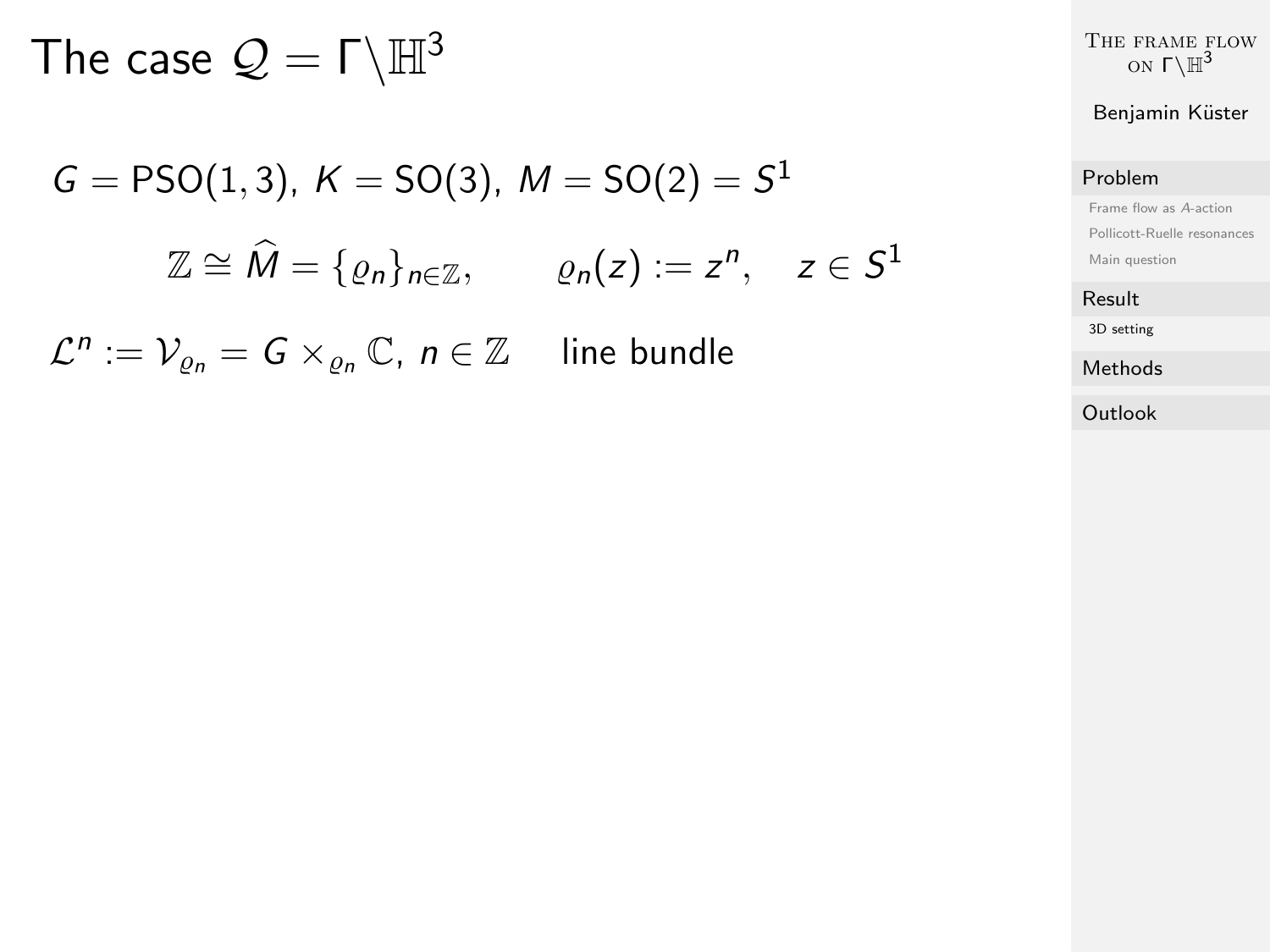The case  $\mathcal{Q} = \Gamma \backslash \mathbb{H}^3$ 

$$
G = \text{PSO}(1,3), K = \text{SO}(3), M = \text{SO}(2) = S^1
$$
  

$$
\mathbb{Z} \cong \widehat{M} = \{ \varrho_n \}_{n \in \mathbb{Z}}, \qquad \varrho_n(z) := z^n, \quad z \in S^1
$$

 $\mathcal{L}^n := \mathcal{V}_{\varrho_n} = G \times_{\varrho_n} \mathbb{C}, n \in \mathbb{Z}$  line bundle

By Dyatlov-Faure-Guillarmou '14:



Hope for meromorphic extension of  $R(\lambda)$  to  $\{Re \lambda > -1\}$ 

[The frame flow](#page-0-0) on  $\Gamma\backslash\mathbb{H}^3$ 

### Benjamin Küster

### [Problem](#page-2-0)

[Frame flow as](#page-2-0) A-action [Pollicott-Ruelle resonances](#page-10-0) [Main question](#page-12-0)

#### [Result](#page-16-0)

[3D setting](#page-16-0)

[Methods](#page-19-0)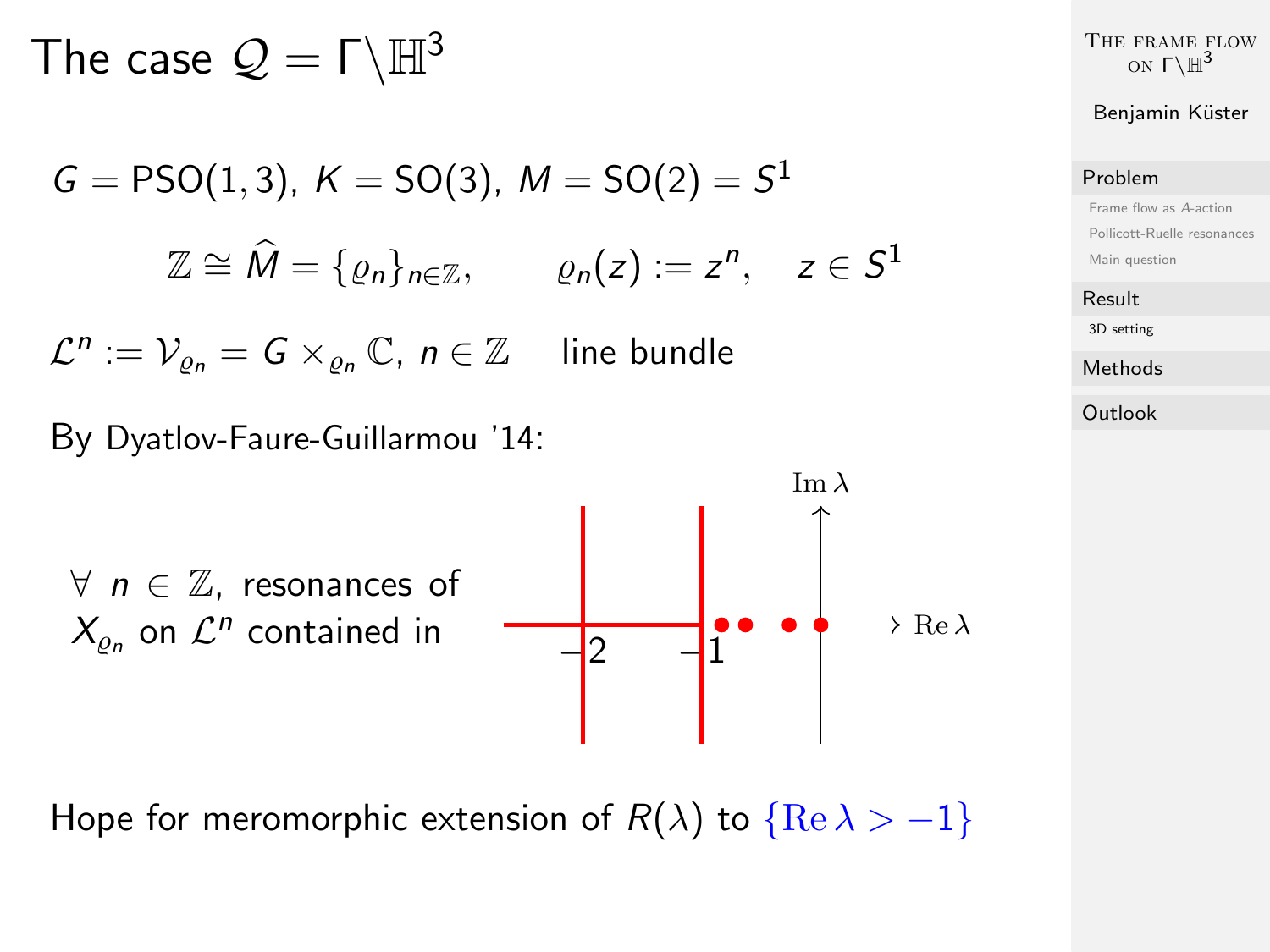## Main result

Theorem (Guillarmou-K. 2020)

For  $G = PSO(1, 3)$ , the frame flow resolvent

 $R(\lambda) := (X + \lambda)^{-1} : C^\infty(\mathsf{\Gamma} \backslash G) \rightarrow \mathcal{D}'(\mathsf{\Gamma} \backslash G)$ 

extends meromorphically to  ${Re \lambda > -1}$ 

with only finitely many poles

 $0 = \lambda_0, \lambda_1, \cdots, \lambda_N \in (-1, 0]$ 



[The frame flow](#page-0-0) on  $\Gamma\backslash\mathbb{H}^3$ 

### Benjamin Küster

### [Problem](#page-2-0)

[Frame flow as](#page-2-0) A-action [Pollicott-Ruelle resonances](#page-10-0) [Main question](#page-12-0)

[Result](#page-16-0)

[3D setting](#page-16-0)

[Methods](#page-19-0)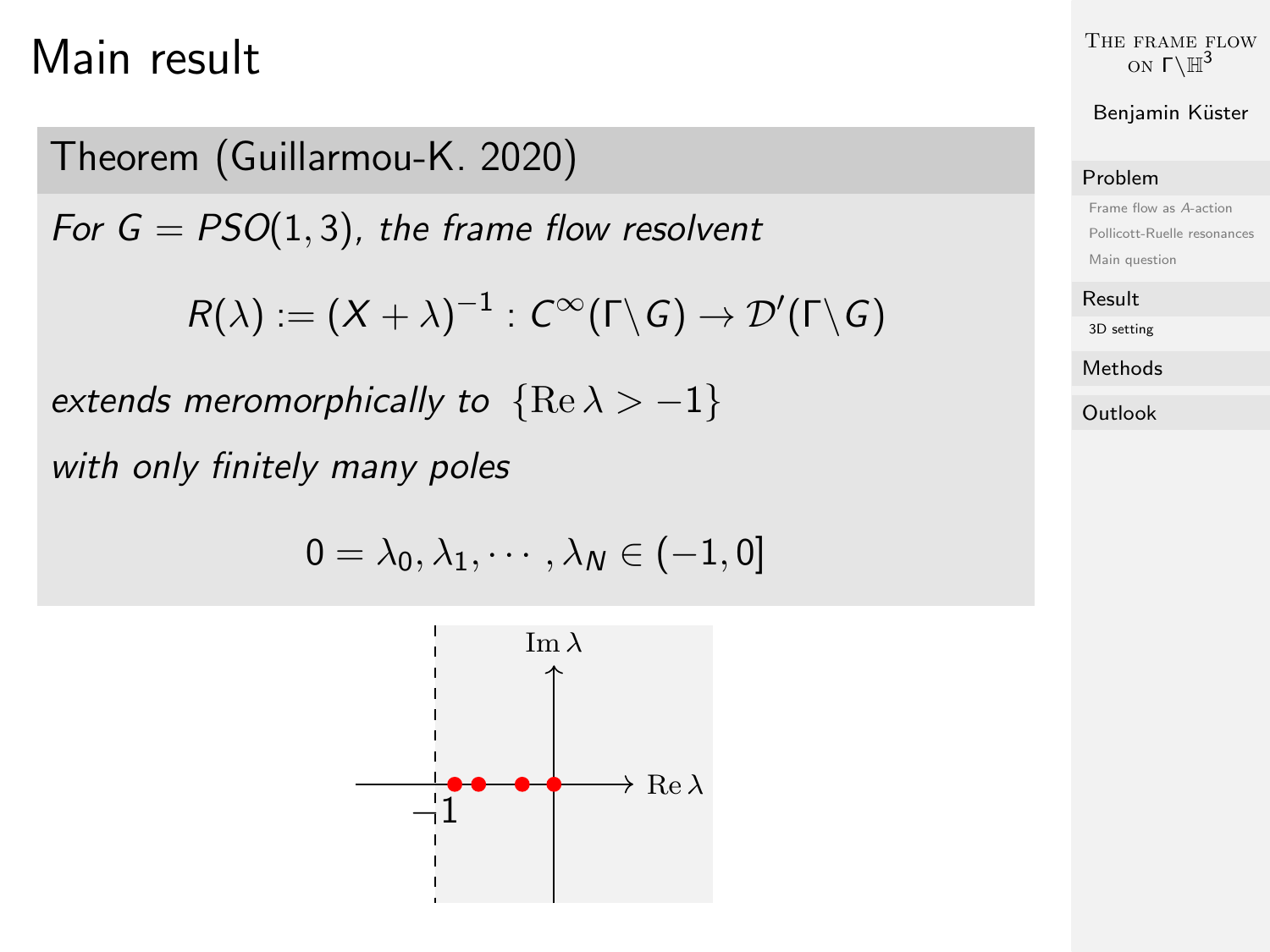### <span id="page-19-0"></span>Methods

To estimate  $\|R_{\varrho_n}(\lambda)\|$ , treat  $n\in\mathbb{Z}\cong\widehat{M}$  as semiclassical parameter alongside of  $h \in (0, 1]$ 

[The frame flow](#page-0-0) on  $\Gamma\backslash\mathbb{H}^3$ 

### Benjamin Küster

### [Problem](#page-2-0)

[Frame flow as](#page-2-0) A-action [Pollicott-Ruelle resonances](#page-10-0) [Main question](#page-12-0)

### [Result](#page-16-0)

[3D setting](#page-16-0)

[Methods](#page-19-0)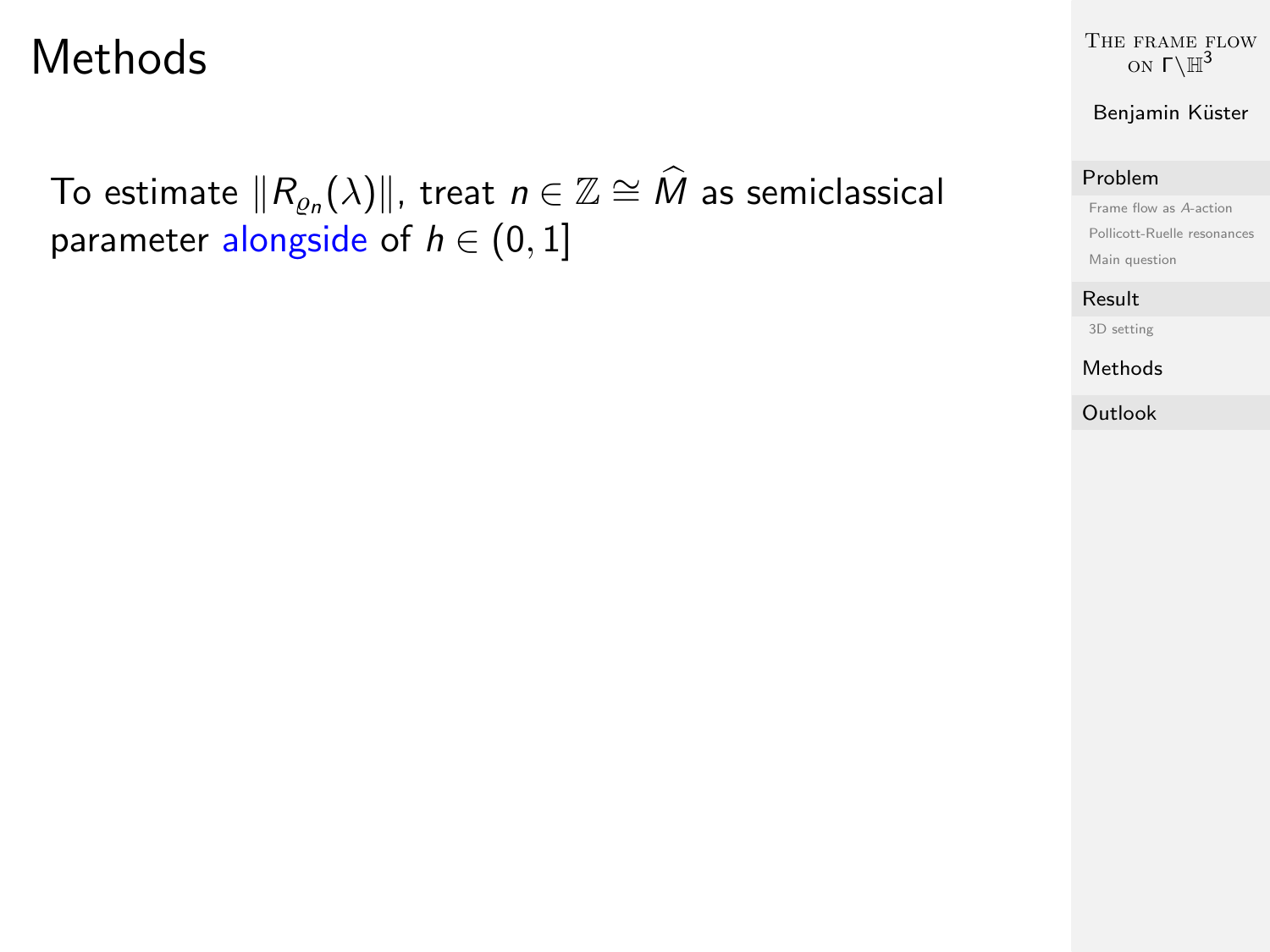### Methods

To estimate  $\|R_{\varrho_n}(\lambda)\|$ , treat  $n\in\mathbb{Z}\cong\widehat{M}$  as semiclassical parameter alongside of  $h \in (0, 1]$ 

$$
\mathcal{L}^n=G\times_{\varrho_n}\mathbb{C}=(\mathcal{L}^{\pm 1})^{\otimes |n|}, \qquad \pm n\geq 0
$$

[The frame flow](#page-0-0) on  $\Gamma\backslash\mathbb{H}^3$ 

### Benjamin Küster

### [Problem](#page-2-0)

[Frame flow as](#page-2-0) A-action [Pollicott-Ruelle resonances](#page-10-0) [Main question](#page-12-0)

### [Result](#page-16-0)

[3D setting](#page-16-0)

[Methods](#page-19-0)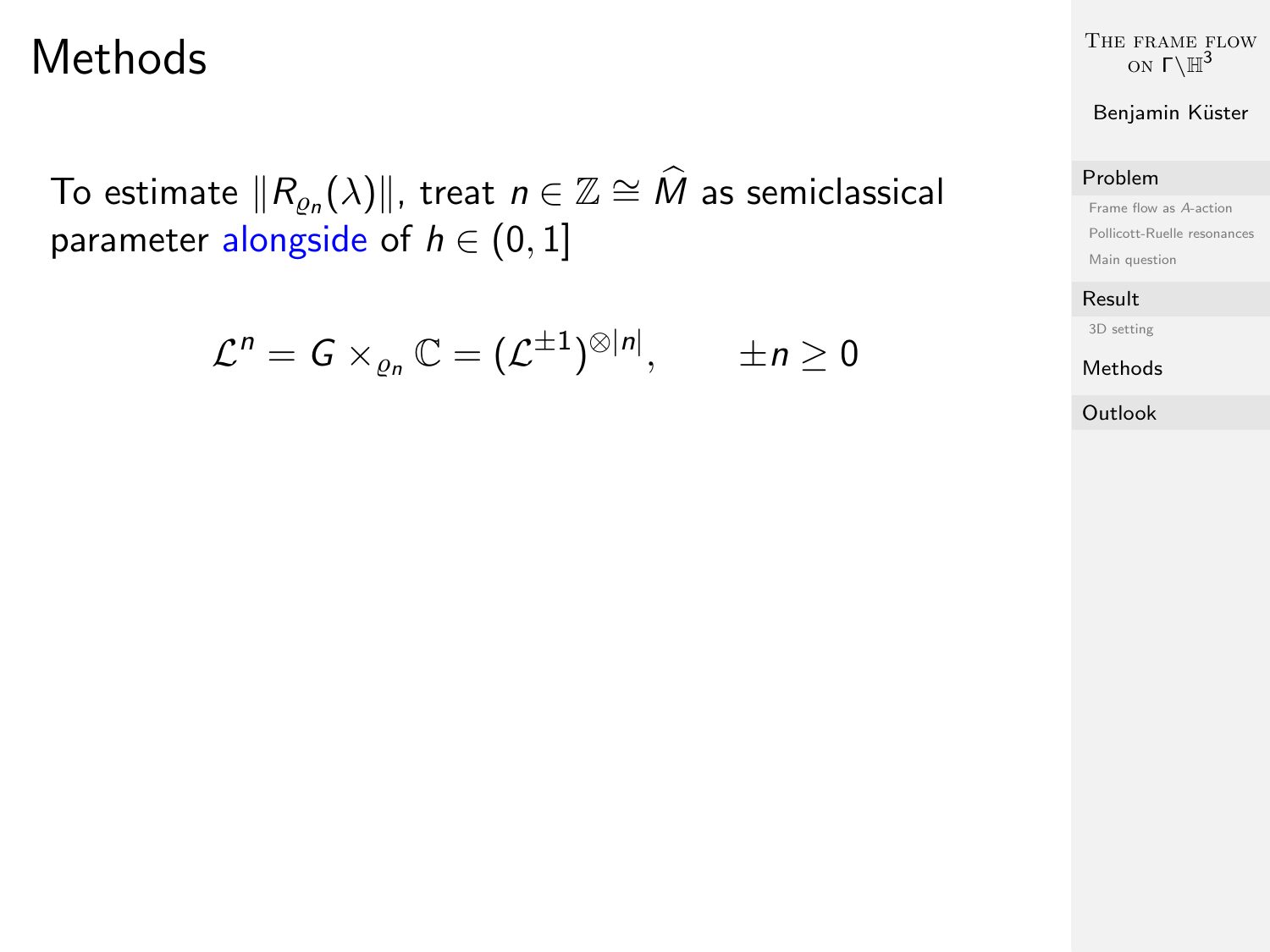### Methods

To estimate  $\|R_{\varrho_n}(\lambda)\|$ , treat  $n\in\mathbb{Z}\cong\widehat{M}$  as semiclassical parameter alongside of  $h \in (0, 1]$ 

$$
\mathcal{L}^n=G\times_{\varrho_n}\mathbb{C}=(\mathcal{L}^{\pm 1})^{\otimes |n|}, \qquad \pm n\geq 0
$$

For a tensor power function

 $(0, 1] \ni h \mapsto n(h) \in \mathbb{Z}, \qquad |n(h)| = \mathcal{O}(1/h),$ 

put

$$
\mathcal{L}_h := \mathcal{L}^{n(h)}, \qquad h \in (0,1]
$$

Define semiclassical PDOs in  $\Psi_h^m(S\mathcal{Q};\mathcal{L}_h)$  (Charles '92)

[The frame flow](#page-0-0) on  $\Gamma\backslash\mathbb{H}^3$ 

### Benjamin Küster

#### [Problem](#page-2-0)

[Frame flow as](#page-2-0) A-action [Pollicott-Ruelle resonances](#page-10-0) [Main question](#page-12-0)

#### [Result](#page-16-0)

[3D setting](#page-16-0)

[Methods](#page-19-0)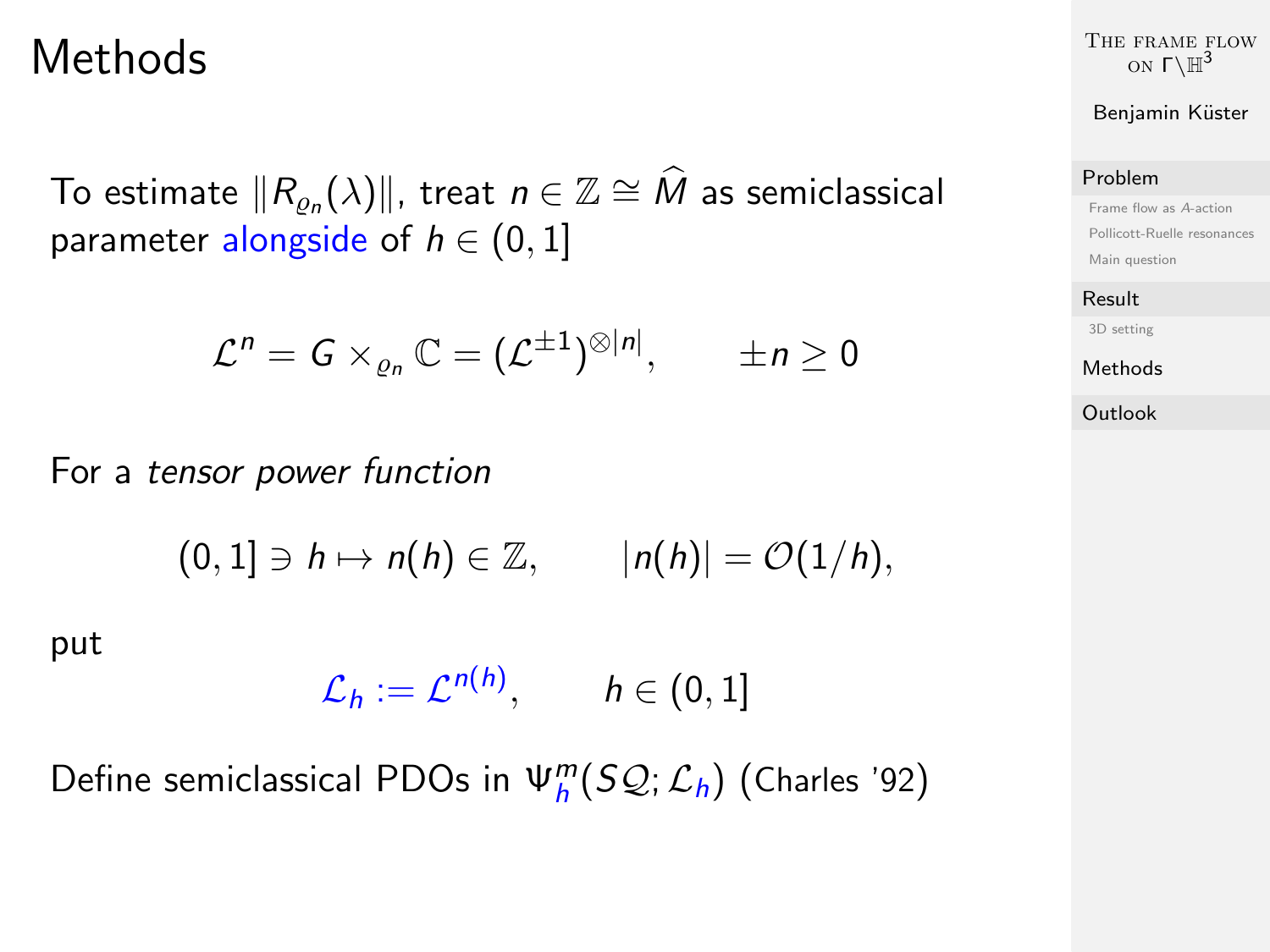### Main property of the calculus

For an *h*-independent line bundle  $\mathcal{L}$ :

$$
P_h, Q_h \in \Psi_h^m(SQ; \mathcal{L}) \implies [P_h, Q_h] \in h\Psi_h^{m-1}(SQ; \mathcal{L}),
$$

$$
\sigma\Big(\frac{i}{h}[P_h, Q_h]\Big) = \{\sigma(P_h), \sigma(Q_h)\},
$$

 $\{\cdot,\cdot\}$  Poisson bracket with respect to

ω

standard symplectic form on  $T^*(SQ)$ 

[The frame flow](#page-0-0) on  $\Gamma\backslash\mathbb{H}^3$ 

Benjamin Küster

### [Problem](#page-2-0)

[Frame flow as](#page-2-0) A-action [Pollicott-Ruelle resonances](#page-10-0) [Main question](#page-12-0)

### [Result](#page-16-0)

[3D setting](#page-16-0)

[Methods](#page-19-0)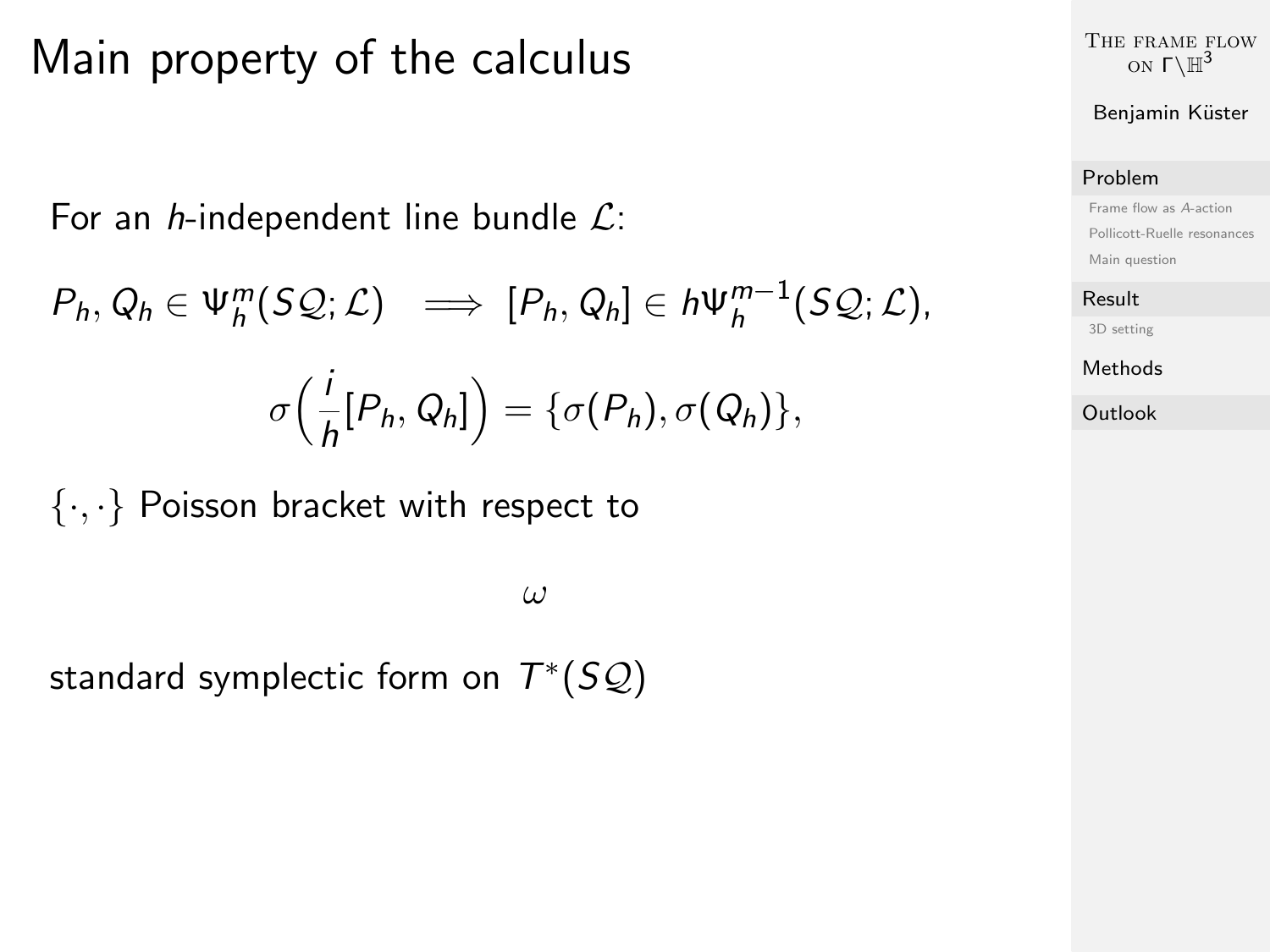### Main property of the calculus

For an *h*-dependent line bundle  $\mathcal{L}_h = \mathcal{L}^{\otimes n(h)}$ :

$$
P_h, Q_h \in \Psi_h^m(S\mathcal{Q}; \mathcal{L}_h) \implies [P_h, Q_h] \in h \Psi_h^{m-1}(S\mathcal{Q}; \mathcal{L}_h),
$$

$$
\sigma\Big(\frac{i}{h}[P_h,Q_h]\Big)=\{\sigma(P_h),\sigma(Q_h)\}_h,
$$

 $\{\cdot,\cdot\}_h$  Poisson bracket with respect to

 $\omega_h := \omega + h n(h) \pi^* \Omega$ 

 $\omega$  standard symplectic form on  $\bar{T}^{*}(S\mathcal{Q})$  $\pi : T^*(SQ) \to SQ$  $\Omega$  curvature form of canonical connection on  $\mathcal{L}^1$  [The frame flow](#page-0-0) on  $\Gamma\backslash\mathbb{H}^3$ 

Benjamin Küster

### [Problem](#page-2-0)

[Frame flow as](#page-2-0) A-action [Pollicott-Ruelle resonances](#page-10-0) [Main question](#page-12-0)

#### [Result](#page-16-0)

[3D setting](#page-16-0)

[Methods](#page-19-0)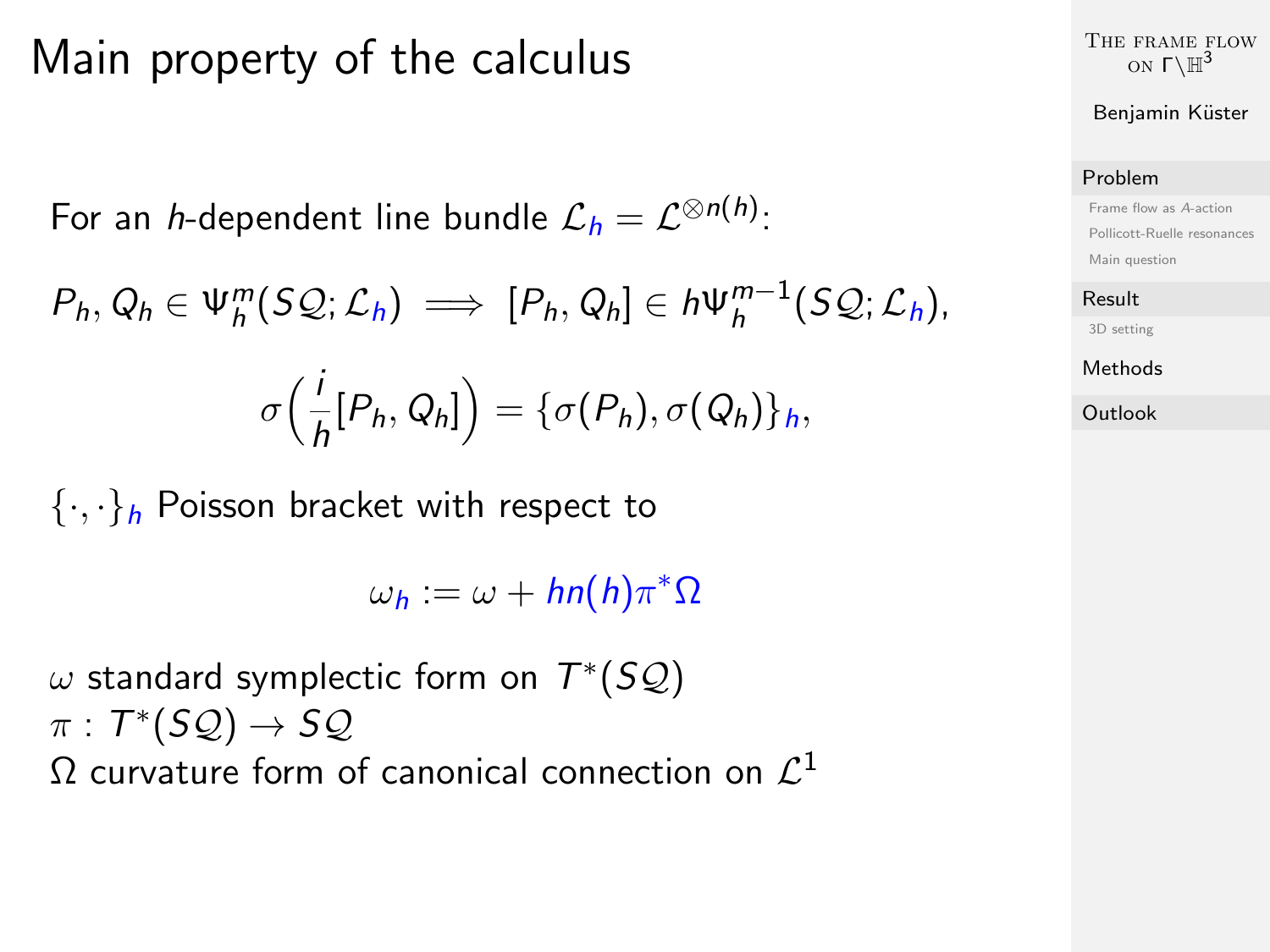### <span id="page-24-0"></span>Outlook

[The frame flow](#page-0-0) on  $\Gamma\backslash\mathbb{H}^3$ 

### Benjamin Küster

### [Problem](#page-2-0)

[Frame flow as](#page-2-0) A-action [Pollicott-Ruelle resonances](#page-10-0) [Main question](#page-12-0)

#### [Result](#page-16-0)

[3D setting](#page-16-0)

[Methods](#page-19-0)

[Outlook](#page-24-0)

For general  $G = KAN$ ,  $M = Z_K(A)$  non-abelian

 $\implies$   $V<sub>o</sub>$  in general no line bundle and no tensor power

Need semiclassical calculus for  $V_h$  defined using map

 $(0, 1] \ni h \mapsto \chi(h) \in \widehat{M}$